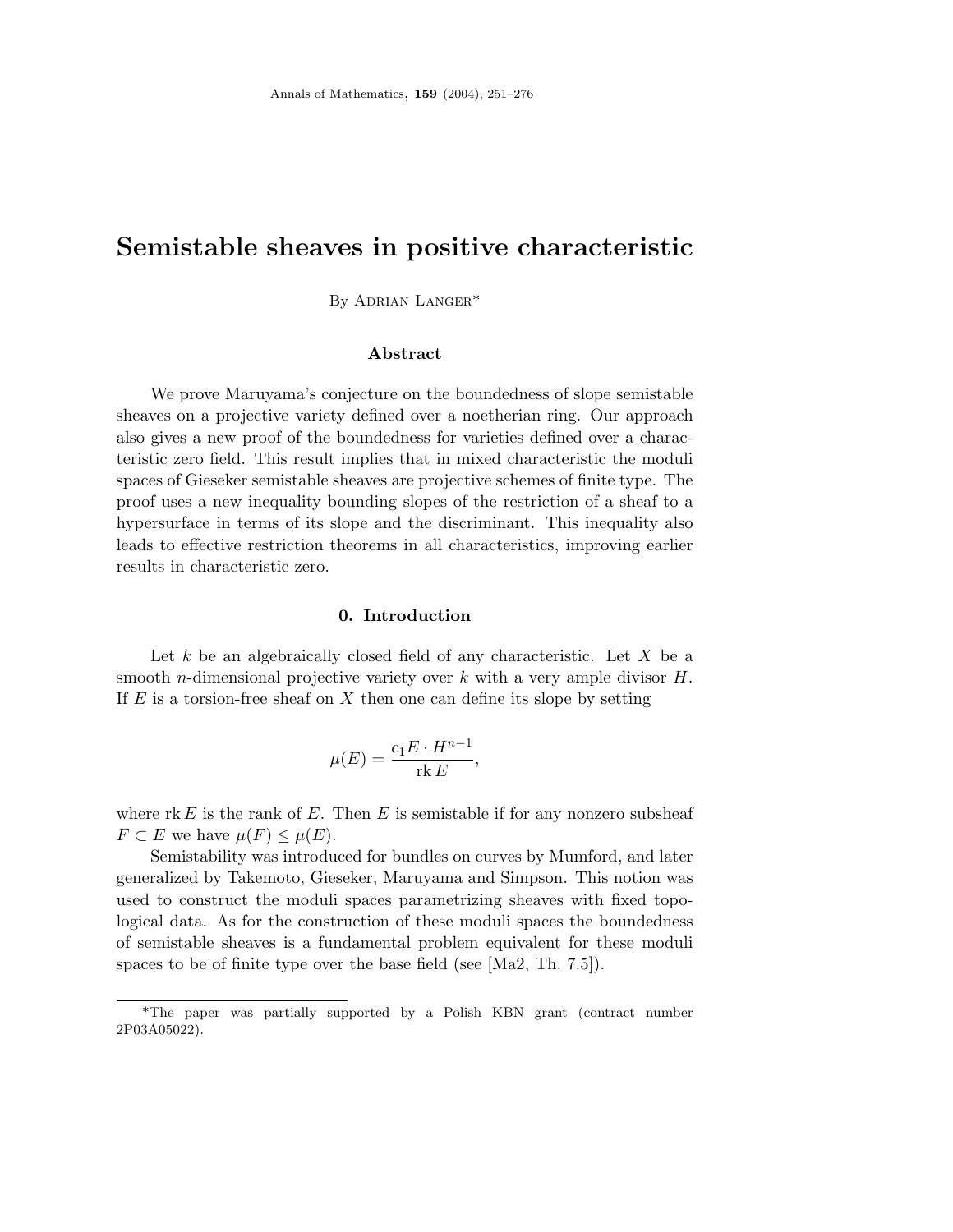In the curve case the problem is easy. In higher dimensions this problem was successfully treated in characteristic zero using the Grauert-Mülich theorem with important contributions by Barth, Spindler, Maruyama, Forster, Hirschowitz and Schneider. In positive characteristic Maruyama proved the boundedness of semistable sheaves on surfaces and the boundedness of sheaves of rank at most 3 in any dimension.

In another direction Mehta and Ramanathan proved their restriction theorem saying that the restriction of a semistable sheaf to a general hypersurface of a sufficiently large degree is still semistable. This theorem is valid in any characteristic but the result does not give any information on the degree of this hypersurface. It was well known that an effective restriction theorem would prove the boundedness. In the characteristic zero case such a theorem was proved by Flenner. Ein and Noma tried to use a similar approach in positive characteristic but they succeeded only for rank 2 bundles on surfaces.

About the same time as people were studying the boundedness of semistable sheaves, Bogomolov proved his famous inequality saying that

$$
\Delta(E) = 2 \operatorname{rk} E c_2 E - (\operatorname{rk} E - 1)c_1^2 E
$$

is nonnegative if *E* is a semistable bundle on a surface over a characteristic zero base field. This result can easily be generalized to higher dimensions by the Mumford-Mehta-Ramanathan restriction theorem. Bogomolov's inequality was generalized by Shepherd-Barron [SB1], Moriwaki [Mo] and Megyesi [Me] to positive characteristic but only in the surface case. The higher dimensional version of this inequality follows only from the boundedness of semistable sheaves (see [Mo], the proof of Theorem 1), which is what we want to prove.

In this paper we prove the boundedness of semistable sheaves and Bogomolov's inequality in positive characteristic. Moreover, we prove effective restriction theorems. Our methods also give new proofs of these results in characteristic zero.

Our approach to these problems is through a theorem combining the Grauert-Mülich type theorem and Bogomolov's inequality at the same time. To explain the basic idea let us state a special case of our Theorems 3.1 and 3.2. We say that *E* is *strongly semistable* if either char  $k = 0$  or char  $k > 0$ and all the Frobenius pull backs of *E* are semistable.

THEOREM 0.1. Assume that  $n \geq 2$ . Let *E* be a strongly semistable torsion-free sheaf. Let  $\mu_i$  ( $r_i$ ) denote slopes (respectively: ranks) of the Harder-Narasimhan filtration of the restriction of *E* to a general divisor  $D \in |H|$ . Then

$$
\sum_{i < j} r_i r_j (\mu_i - \mu_j)^2 \le H^n \cdot \Delta(E) H^{n-2}.
$$

In particular,  $\Delta(E)H^{n-2} > 0$ .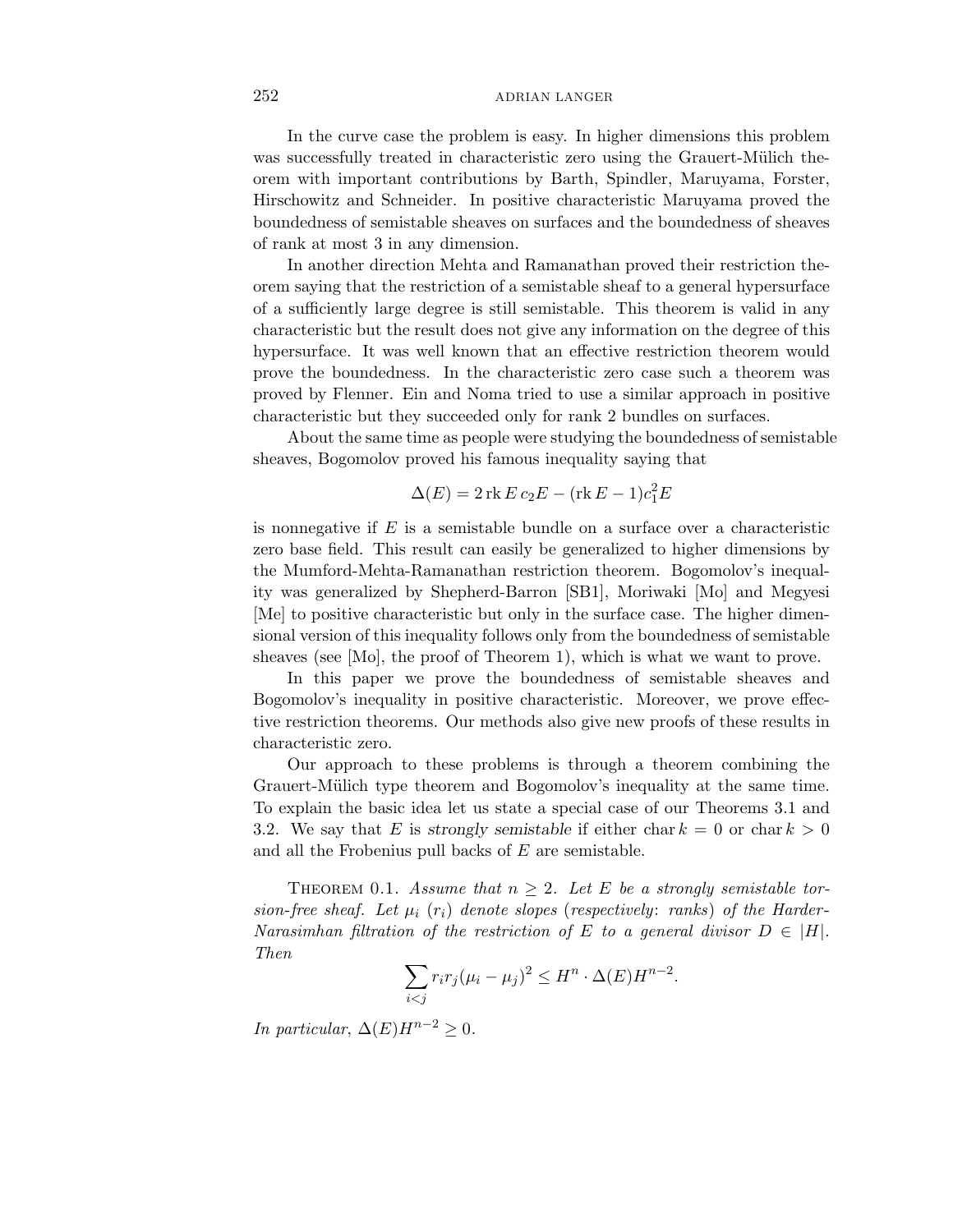Let us note that theorems of this type do not immediately give even the usual Mumford-Mehta-Ramanathan theorem. However, together with Kleiman's criterion, this theorem gives the boundedness of semistable sheaves on surfaces. Later we will prove a much stronger theorem (see Section 3) implying the boundedness of all semistable pure sheaves with bounded slopes and fixed Hilbert polynomial in all dimensions and in any characteristic (see Theorem 4.1). In fact, we prove a stronger statement of boundedness in mixed characteristic, which was conjectured by Maruyama (see [Ma1, Question 7.18], [Ma2, Conj. 2.11]). Then a standard technique (see [HL, Ch. 4]; see also [Ma3]) implies the following corollary.

THEOREM 0.2. Let *R* be a universally Japanese ring. Let  $f: X \to S$  be a projective morphism of *R*-schemes of finite type with geometrically connected fibers and let  $\mathcal{O}_X(1)$  be an *f*-ample line bundle. Then for a fixed polynomial *P* there exists a projective *S*-scheme *M*X/S(*P*) of finite type over *S*, which uniformly corepresents the functor

$$
\mathcal{M}_{X/S}(P) : \{schemes\ over\ S\}^o \to \{sets\}
$$

defined by

$$
(\mathcal{M}_{X/S}(P))(T) = \begin{cases} S\text{-equivalence classes of families of pure semistable} \\ \text{sheaves on the fibres of } T \times_S X \to T \text{ which are} \\ \text{flat over } T \text{ and have Hilbert polynomial } P \end{cases}.
$$

Moreover, there is an open scheme  $M_{X/S}^s(P) \subset M_{X/S}(P)$  that universally corepresents the subfunctor of families of geometrically stable sheaves.

Universally Japanese rings are also called Nagata rings. In the above theorem semistability is defined by means of the Hilbert polynomial. Apart from that exception semistability in this paper is always defined using the slope.

Let us also remark that quotients of semistable points in mixed characteristic are uniform categorical and universally closed but not necessarily universal. Therefore the moduli space  $M_{X/S}(P)$  does not in general universally corepresent  $\mathcal{M}_{X/S}(P)$  (but it does in characteristic 0). However,  $M^s_{X/S}(P)$ universally corepresents the corresponding subfunctor, because in this case the corresponding quotient is in fact a  $PGL(m)$ -principal bundle in fppf topology (but not in étale topology; see  $[Ma1, Cor. 6.4.1]$ ).

As a final application of our theorems we give a new effective restriction theorem, which works in all characteristics (see Section 5). In characteristic zero our result is a stronger version of Bogomolov's restriction theorem (see [HL, Th. 7.3.5]). It has immediate applications to the study of moduli spaces of Gieseker semistable sheaves.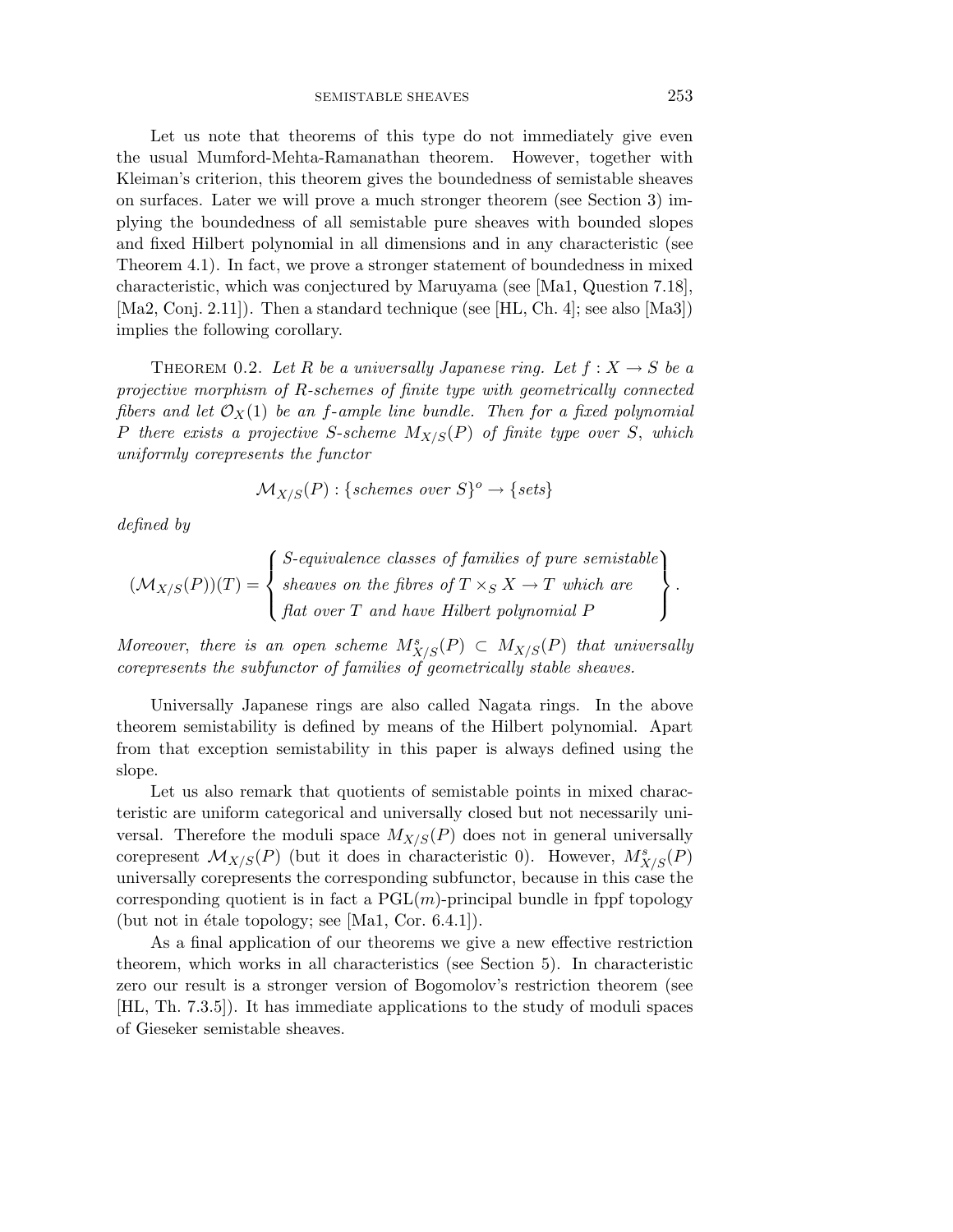The paper is organized as follows. In Section 1 we recall some basic facts and prove some useful inequalities. In Section 2 we explain that Frobenius pull backs of semistable sheaves are semistable (although the notion of semistability has to be altered) and we use it to explain some basic properties of the Harder-Narasimhan filtrations in positive characteristic. Section 3 is the heart of the paper and it contains formulations and proofs of our restriction theorem and a few versions of Bogomolov's inequality. We prove our theorems by induction on the rank of a sheaf. In Section 4 we use these results to prove the boundedness of semistable sheaves. In Section 5 we prove effective restriction theorems in all characteristics. In Section 6 we further study semistable sheaves in positive characteristic.

Notation used in this paper is consistent with that in the literature. For basic notions, facts and history of the problems we refer the reader to the excellent book [HL] by Huybrechts and Lehn.

#### **1. Preliminaries**

Let X be a normal projective variety of dimension *n* and let  $\mathcal{O}_X(1)$  be a very ample line bundle. Let  $|x|_+ = \max(0, x)$  for any real number *x*. If *E* is a torsion-free sheaf then  $\mu_{\max}(E)$  denotes the maximal slope in the Harder-Narasimhan filtration of *E* (counted with respect to the natural polarization).

THEOREM 1.1 (Kleiman's criterion; see [HL, Th. 1.7.8]). Let  ${E_t}$  be a family of coherent sheaves on *X* with the same Hilbert polynomial *P*. Then the family is bounded if and only if there are constants  $C_i$ ,  $i = 0, \ldots, \deg P$ , such that for every  $E_t$  there exists an  $E_t$ -regular sequence of hyperplane sections  $H_1, \ldots, H_{\text{deg }P}$ , such that  $h^0(E_t|_{\bigcap_{j\leq i} H_j}) \leq C_i$ .

Lemma 1.2 (see [HL, Lemma 3.3.2]). Let *E* be a torsion-free sheaf of rank *r*. Then for any *E*-regular sequence of hyperplane sections  $H_1, \ldots, H_n$ the following inequality holds for  $i = 1, \ldots, n$ :

$$
\frac{h^0(X_i, E|_{X_i})}{r \deg(X)} \le \frac{1}{i!} \left[ \frac{\mu_{\max}(E|_{X_1})}{\deg(X)} + i \right]_+^i,
$$

where  $X_i \in |H_1| \cap \cdots \cap |H_{n-i}|$ .

LEMMA 1.3. Let  $r_i$  be positive real numbers and  $\mu_i$  any real numbers for  $i = 1, \ldots, m$ . Set  $r = \sum r_i$ . Then

$$
\sum_{i < j} r_i r_j (\mu_i - \mu_j)^2 \ge \frac{r_1 r_m}{r_1 + r_m} r (\mu_1 - \mu_m)^2.
$$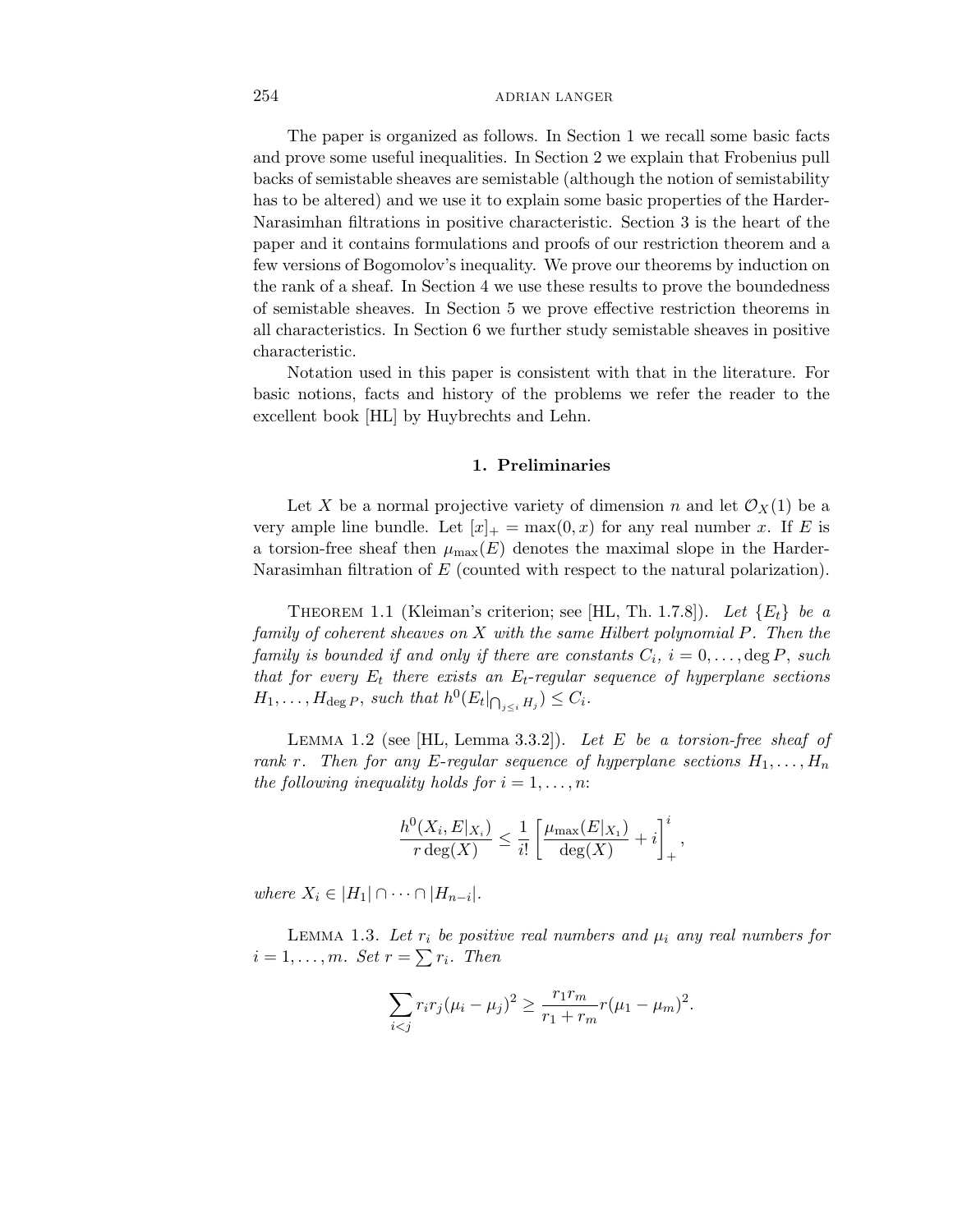*Proof.* For  $m = 1, 2$  the inequality is easy to check. For  $m = 3$  the required inequality is equivalent to

$$
r_1(\mu_1 - \mu_2)^2 + r_3(\mu_2 - \mu_3)^2 \ge \frac{r_1 r_3}{r_1 + r_3}(\mu_1 - \mu_3)^2.
$$

If we set  $a = \mu_1 - \mu_2$  and  $b = \mu_2 - \mu_3$  then this is equivalent to

$$
\left(\frac{1}{r_1} + \frac{1}{r_3}\right)(r_1a^2 + r_3b^2) \ge (a+b)^2.
$$

But this inequality follows from

$$
\frac{r_1}{r_3}a^2 + \frac{r_3}{r_1}b^2 \ge 2\sqrt{\frac{r_1}{r_3}a^2 \cdot \frac{r_3}{r_1}b^2} = 2|ab|.
$$

This proves the lemma for  $m = 3$ .

Now assume that  $m \geq 3$ . Set  $r'_1 = r_1$ ,  $r'_2 = \sum_{i=2}^{m-1} r_i$ ,  $r'_3 = r_m$ ,  $\mu'_1 = \mu_1$ ,  $\mu'_2 = \sum_{i=2}^{m-1} r_i \mu_i / (\sum_{i=2}^{m-1} r_i)$  and  $\mu'_3 = \mu_m$ . Then using the inequality for  $m = 3$ we get

$$
\sum_{i < j} r_i r_j (\mu_i - \mu_j)^2 = r(\sum r_i \mu_i^2) - (\sum r_i \mu_i)^2 \ge r(\sum r_i' (\mu_i')^2) - (\sum r_i' \mu_i')^2
$$
\n
$$
= \sum_{i < j} r_i' r_j' (\mu_i' - \mu_j')^2 \ge \frac{r_1' r_3'}{r_1' + r_3'} r(\mu_1' - \mu_3')^2
$$
\n
$$
= \frac{r_1 r_m}{r_1 + r_m} r(\mu_1 - \mu_m)^2.
$$

LEMMA 1.4. Let  $r_i$  be positive real numbers and  $\mu_1 > \mu_2 > \cdots > \mu_m$  real numbers. Set  $r = \sum r_i$  and  $r\mu = \sum r_i\mu_i$ . Then

$$
\sum_{i < j} r_i r_j (\mu_i - \mu_j)^2 \le r^2 (\mu_1 - \mu)(\mu - \mu_m).
$$

Proof. Note that

$$
\sum_{i < j} r_i r_j (\mu_i - \mu_j)^2 = r \left( \sum_{i=1}^{m-1} \left( \sum_{j \leq i} r_j (\mu_j - \mu) \right) (\mu_i - \mu_{i+1}) \right).
$$

Using  $\sum_{j\leq i} r_j \mu_j \leq (\sum_{j\leq i} r_j) \mu_1$  and simplifying we obtain the required inequality.

Let  $p_i = (x_i, y_i), i = 0, 1, \ldots, l$ , be some points in the plane and assume that  $x_0 < x_1 < \cdots < x_l$ . Let us set  $r_i = x_i - x_{i-1}$  and  $\mu_i = (y_i - y_{i-1})/r_i$ , and assume that  $\mu_1 \geq \mu_2 \geq \cdots \geq \mu_l$ . Let *P* be the polygon obtained by joining  $p_i$ to  $p_{i+1}$  for  $i = 0, \ldots, l-1$  and  $p_l$  to  $p_0$ . By assumption, P is the convex hull  $conv(p_0, \ldots, p_l)$  of points  $p_0, \ldots, p_l$ .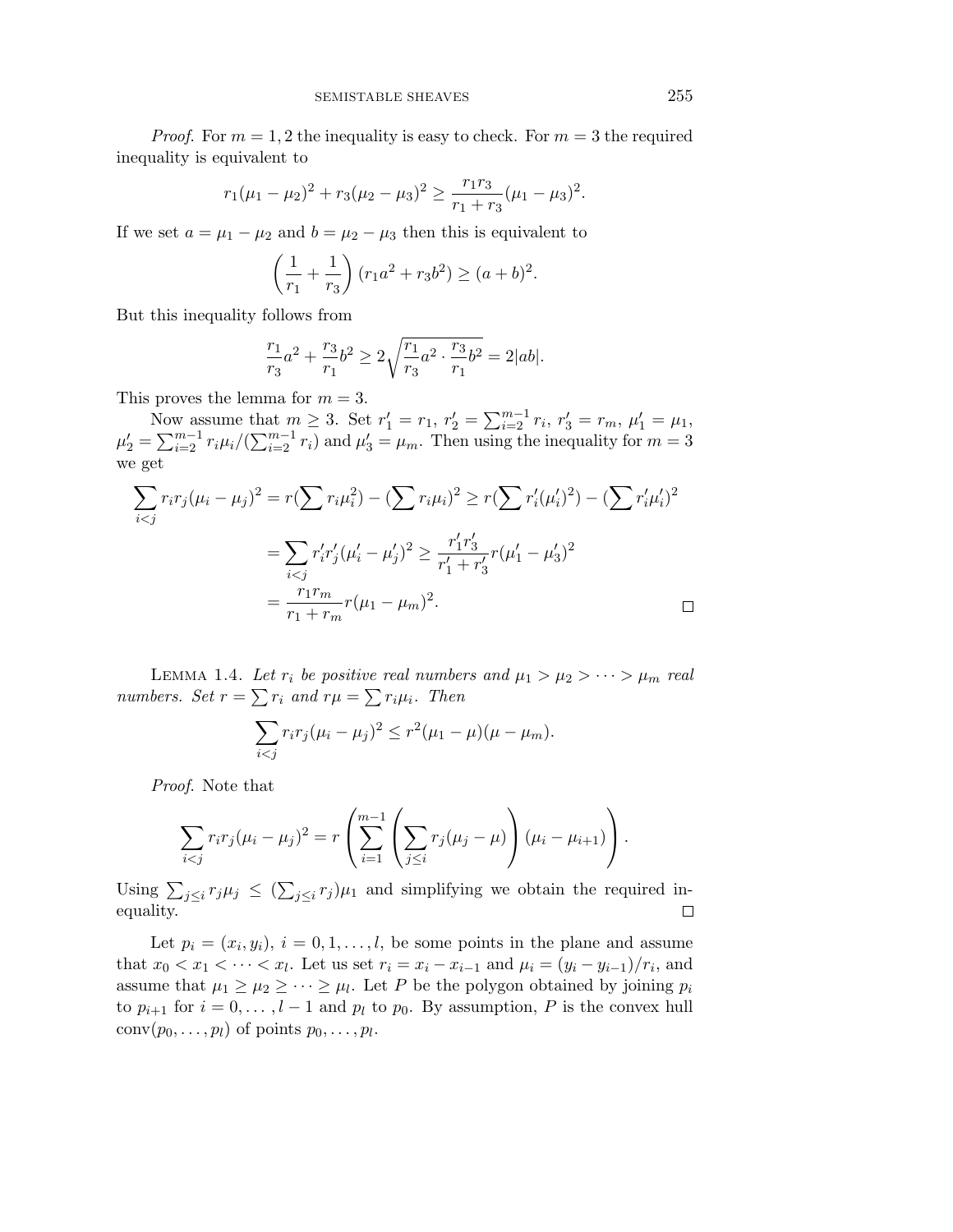LEMMA 1.5. Let P and P' be two such convex polygons (possibly degenerated) and assume that they have the same beginning and end points (i.e.,  $p_0 = p'_0$  and  $p_l = p'_{l'}$ ). If *P'* is contained in *P* then

$$
\sum r_i \mu_i^2 \ge \sum r_i' (\mu_i')^2.
$$

*Proof.* We prove the lemma by induction on  $l'$ . If  $l' = 1$  then the inequality follows from

$$
\sum r_i \mu_i^2 \ge \frac{(\sum r_i \mu_i)^2}{\sum r_i}
$$

*.*

Assume that  $l' = k \geq 2$  and the lemma holds for all pairs of polygons with  $l' < k$ . In this case for each nonnegative number  $\alpha$  let us set  $p'_{0}(\alpha) = p'_{0}$ ,  $p'_{i}(\alpha) = (x'_{i}, y'_{i} + \alpha)$  for  $i = 1, \ldots, l' - 1$  and  $p'_{l}(\alpha) = p'_{l}$ . Then the corresponding sequence  $\mu'_i(\alpha)$  is still decreasing. Consider the largest nonnegative  $\alpha$  such that the polygon  $P'' = \text{conv}(p'_0(\alpha), \ldots, p'_{l'}(\alpha))$  is still contained in *P*. Then there exists a vertex  $p'_{j}(\alpha)$ ,  $j \neq 0, l'$ , which lies on the (upper) boundary of *P*.

Now let us note that

$$
\sum r'_i (\mu'_i(\alpha))^2 = r'_1 \left( \mu'_1 + \frac{\alpha}{r'_1} \right)^2 + r'_2 (\mu'_2)^2 + \cdots
$$
  
 
$$
\cdots + r'_{l'-1} (\mu'_{l'-1})^2 + r'_{l'} \left( \mu'_{l'} - \frac{\alpha}{r'_{l'}} \right)^2
$$
  

$$
\geq \sum r'_i (\mu'_i)^2
$$

because  $\mu'_1 \ge \mu'_{l'}$ . Therefore the inequality for the pair *P* and *P*<sup>*n*</sup> is stronger than the one for *P* and *P'*. But the inequality for *P* and  $P''$  follows (by summing) from the inequalities for two pairs of smaller polygons, which hold by the induction assumption. 口

#### **2. Semistability of Frobenius pull backs**

In this section we assume that *X* is a smooth *n*-dimensional projective variety defined over an algebraically closed field  $k$  of characteristic  $p > 0$ .

Let  $X^{(i)} = X \times_{\text{Spec } k} \text{Spec } k$ , where the product is taken over the *i*<sup>th</sup> power of an absolute Frobenius map on Spec *k*. Then the factorization of the absolute Frobenius morphism  $F: X \to X$  gives the geometric Frobenius morphism  $F_q: X \to X^{(1)}$ .

If *E* is a coherent sheaf on *X* and  $\nabla : E \to E \otimes \Omega_X$  is an integrable *k*-connection then one can define its *p*-curvature  $\psi$ : Der<sub>k</sub>(*X*)  $\rightarrow$  End<sub>*X*</sub>(*E*) by  $\psi(D) = (\nabla(D))^p - \nabla(D^p)$  (note that  $\psi$  is not an  $\mathcal{O}_X$ -homomorphism, but it is *p*-linear).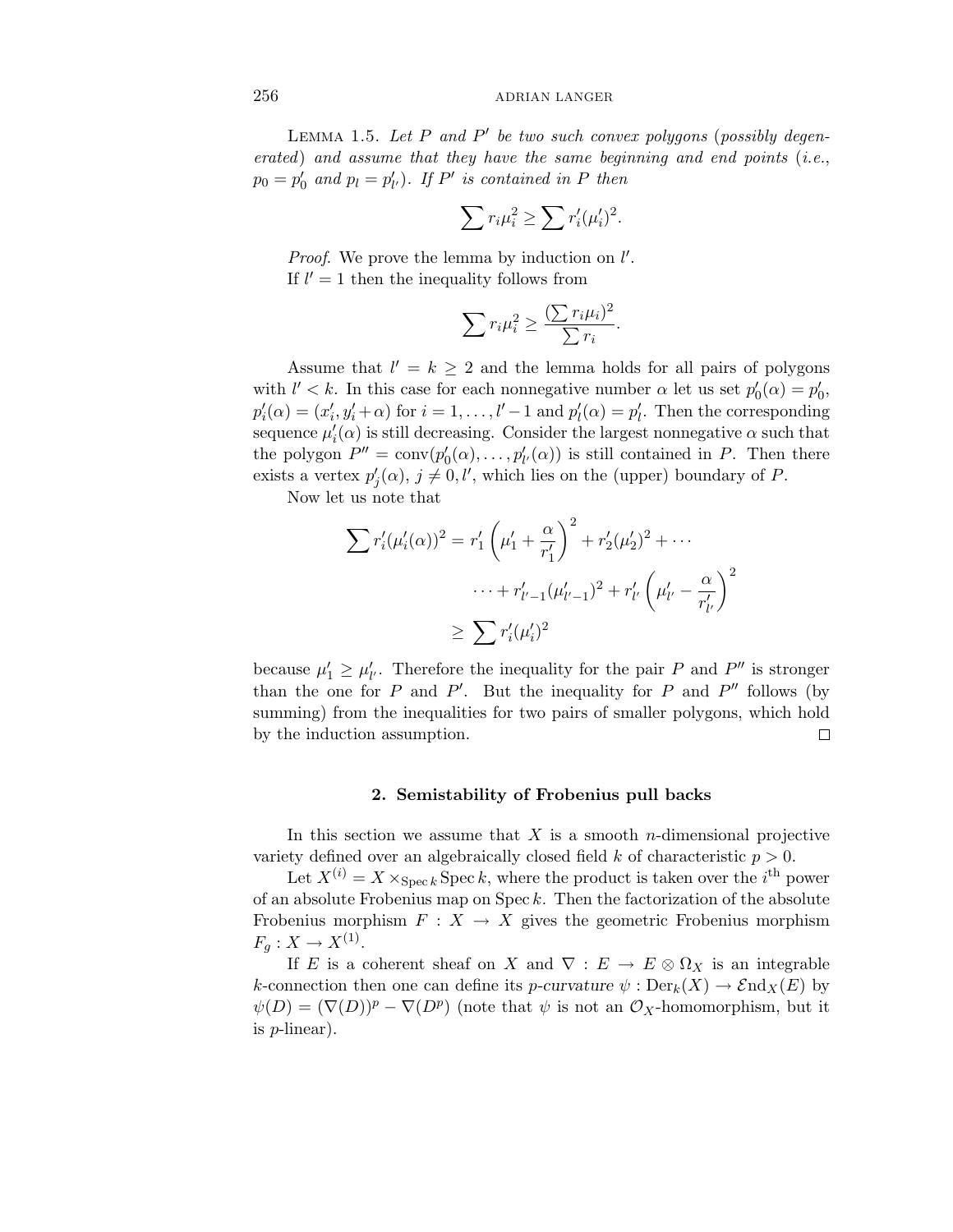If  $E$  is a coherent sheaf on  $X^{(1)}$  then one can construct a canonical connection  $\nabla_{\text{can}}$  on  $F_g^*E$  (by using the usual differentiation in tangent directions). Now let us recall Cartier's theorem (see, e.g., [Ka, Th. 5.1]).

THEOREM 2.1 (Cartier). There is an equivalence of categories between the category of quasi-coherent sheaves on  $X^{(1)}$  and the category of quasicoherent  $\mathcal{O}_X$ -modules with integrable *k*-connections, whose *p*-curvature is zero. This equivalence is given by  $E \to (F_g^*E, \nabla_{\text{can}})$  and  $(G, \nabla) \to \text{ker } \nabla$ .

Gieseker [Gi] gave examples of semistable bundles whose Frobenius pull backs are no longer semistable. However, Theorem 2.1 allows for inseparable descent and it allows us to explain the behaviour of semistable sheaves under Frobenius pull-backs.

Let us recall that a coherent  $\mathcal{O}_X$ -sheaf *E* with a *W*-valued operator  $\eta$ :  $E \to E \otimes W$  is called *η*-semistable if the inequality on slopes is satisfied for all nonzero subsheaves of *E* preserved by *η*.

PROPOSITION 2.2. A coherent sheaf  $E$  on  $X^{(1)}$  is semistable with respect to *H* if and only if the sheaf  $F_g^*E$  is  $\nabla_{\text{can}}$ -semistable with respect to  $F_g^*H$ .

Lemma 2.3. Let *E* be a torsion-free sheaf with a *k*-connection ∇. Assume that *E* is  $\nabla$ -semistable and let  $0 = E_0 \subset E_1 \subset \cdots \subset E_m = E$  be the usual Harder-Narasimhan filtration. Then the induced maps  $E_i \to (E/E_i) \otimes \Omega_X$  are  $\mathcal{O}_X$ -homomorphisms and they are nonzero for  $i = 1, \ldots, m - 1$ .

Lemma 2.3 together with Proposition 2.2 lead to the following lemma proved by N. Shepherd-Barron (and many others).

Corollary 2.4 (see [SB2, Prop. 1]). Let *E* be a semistable torsion-free sheaf such that  $F^*E$  is unstable. Let  $0 = E_0 \subset E_1 \subset \cdots \subset E_m = F^*E$ be the Harder-Narasimhan filtration. Then the  $\mathcal{O}_X$ -homomorphisms  $E_i \rightarrow$  $(E/E_i) \otimes \Omega_X$  induced by  $\nabla_{\text{can}}$  are nontrivial.

Note that Shepherd-Barron's proof is much less elementary and it uses Ekedahl's results on quotients by foliations in positive characteristic.

Let us fix a collection of nef divisors  $D_1, \ldots, D_{n-1}$ . The maximal (minimal) slope in the Harder-Narasimhan filtration of *E* (with respect to  $(D_1, \ldots, D_{n-1})$  is denoted by  $\mu_{\max}(E)$  ( $\mu_{\min}(E)$ , respectively). Since it will usually be clear which polarizations are used, we suppress  $D_1, \ldots, D_{n-1}$  in the notation.

Set

$$
L_{\max}(E) = \lim_{k \to \infty} \frac{\mu_{\max}((F^k)^*E)}{p^k}
$$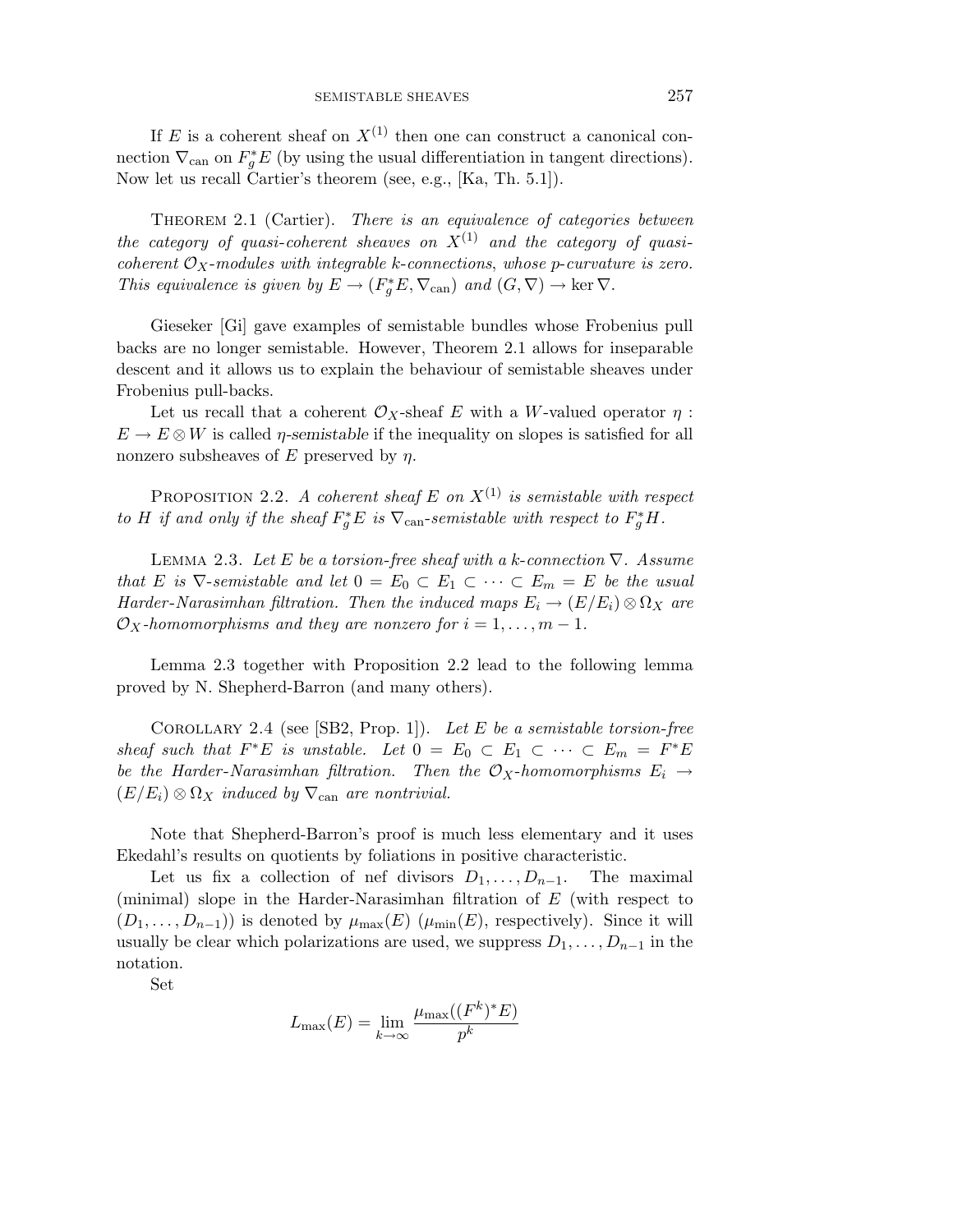and

$$
L_{\min}(E) = \lim_{k \to \infty} \frac{\mu_{\min}((F^k)^* E)}{p^k}.
$$

Note that the sequence  $\frac{\mu_{\max}((F^k)^*\mathcal{E})}{p^k}$  ( $\frac{\mu_{\min}((F^k)^*\mathcal{E})}{p^k}$ ) is weakly increasing (respectively: decreasing), so its limit exists (though we do not yet know if it is finite). Moreover,  $L_{\text{max}}(E) \ge \mu_{\text{max}}(E)$  and  $L_{\text{min}}(E) \le \mu_{\text{min}}(E)$ . Let us also remark that if *E* is semistable then  $L_{\text{max}}(E) = \mu(E)$  (or  $L_{\text{min}}(E) = \mu(E)$ ) if and only if *E* is strongly semistable.

Let us also set

$$
\alpha(E) = \max(L_{\max}(E) - \mu_{\max}(E), \mu_{\min}(E) - L_{\min}(E)).
$$

COROLLARY 2.5. Let *A* be a nef divisor such that  $T_X(A)$  is globally generated. Then for any torsion-free sheaf *E* of rank *r*

$$
\alpha(E) \leq \frac{r-1}{p-1} AD_1 \dots D_{n-1}.
$$

*Proof.* First we prove that if *E* is semistable then  $\mu_{\max}(F^*E) - \mu_{\min}(F^*E)$  $\leq (r-1)AD_1...D_{n-1}$  (cf. [SB2, Cor. 2]). To prove this take the Harder-Narasimhan filtration  $0 = E_0 \subset E_1 \subset \cdots \subset E_m = F^*E$ . By Corollary 2.4  $\mu_{\min}(E_i) \leq \mu_{\max}((F^*E/E_i) \otimes \Omega_X)$ . By assumption  $\Omega_X$  embeds into a direct sum of copies of  $\mathcal{O}_X(A)$ , so that  $\mu_{\max}((F^*E/E_i)\otimes \Omega_X) \leq \mu_{\max}((F^*E/E_i)\otimes \mathcal{O}_X(A)).$ Summing inequalities  $\mu(E_i/E_{i-1}) \leq \mu(E_{i+1}/E_i) + AD_1 \dots D_{n-1}$  yields the required inequality.

Now we get  $\frac{\mu_{\max}((F^k)^*E)}{p^k} \leq \mu_{\max} + \frac{r-1}{p-1}AD_1 \ldots D_{n-1}$  by simple induction. Passing to the limit yields the required inequality for  $L_{\text{max}}(E) - \mu_{\text{max}}(E)$ . Similarly one can show that the corresponding inequality holds for  $\mu_{\min}(E)$  –  $L_{\min}(E)$ .  $\Box$ 

In Section 6 we prove a much stronger version of Corollary 2.5 (see Corollary 6.2).

2.6. Let *E* be a torsion-free sheaf. We say that *E* has an fdHN property ("finite determinacy of the Harder-Narasimhan filtration") if there exists  $k_0$ such that all quotients in the Harder-Narasimhan filtration of  $(F^{k_0})^*E$  are strongly semistable.

If *E* has an fdHN property (we say that "*E* is fdHN" for short) and  $E_{\bullet}$  is the Harder-Narasimhan filtration of  $(F^k)^*E$  for some  $k \geq k_0$ , then  $F^*(E_{\bullet})$  is the Harder-Narasimhan filtration of  $(F^{k+1})^*E$ .

Let *E* be a torsion-free sheaf and let  $0 = E_0 \subset E_1 \subset \cdots \subset E_m = E$  be the Harder-Narasimhan filtration of *E*. To any sheaf *G* we may associate the point  $p(G) = (\text{rk } G, \deg G)$  in the plane. Now consider the points  $p(E_0), \ldots, p(E_m)$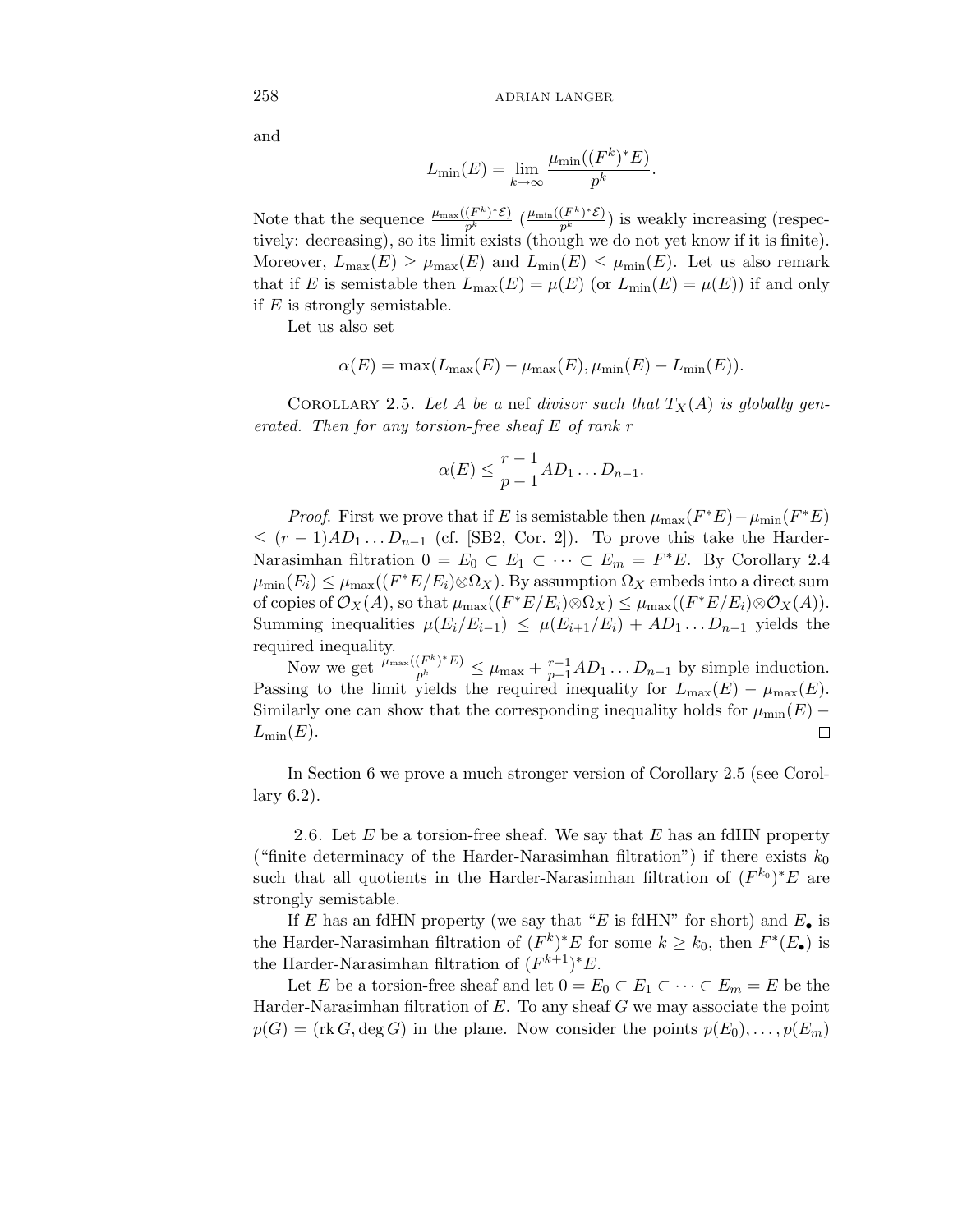and connect them successively by line segments connecting the last point with the first one. The resulting polygon HNP(*E*) is called the *Harder-Narasimhan polygon* of *E* (see [Sh]).

Let us recall that  $HNP(E)$  lies above the corresponding polygon obtained from any other filtration of *E* with torsion free quotients (see, e.g., [Sh, Th. 2]).

If char  $k = p$  then we may associate to E a sequence of polygons  $HNP_k(E)$ , where  $HNP_k(E)$  is defined by contracting  $HNP((F^k)^*E)$  along the degree axis by the factor  $1/p^k$ . By the above remark the polygon  $HNP_k(E)$  is contained in  $HNP_{k+1}(E)$ . Moreover, all these polygons are bounded, by Corollary 2.5. Therefore there exists the limit polygon  $HNP_{\infty}(E)$ . Using it one can define  $\mu_{i\infty}(E)$  and  $r_{i\infty}(E)$  in the obvious way.

Note that *E* is fdHN if and only if there exists  $k_0$  such that  $HNP_{k_0}(E)$  =  $HNP_{\infty}(E)$ .

THEOREM 2.7. Every torsion-free sheaf is fdHN.

Proof. The proof is by induction on rank. For rank 1 the assertion is obvious. Assume that the theorem holds for every sheaf of rank less than *r* and let *E* be a rank *r* sheaf. Let  $0 = p_{0\infty}, p_{1\infty}, \ldots, p_{(l-1)\infty}, p_{l\infty} = (r, \deg E)$  be the vertices of HNP<sub>∞</sub>(*E*). Let  $0 = E_{0k} \subset E_{1k} \subset \cdots \subset E_{l_k k} = (F^k)^* E$  be the Harder-Narasimhan filtration of  $(F^k)^*E$  and let  $p_{ik}$  denote the corresponding vertices of HNP<sub>k</sub>(*E*). For every  $j = 0, \ldots, l$  there exists a sequence  $\{p_{i,k}\}\$ which tends to  $p_{j\infty}$ .

CLAIM 2.7.1. There exists  $k_0$  such that  $E_{i_1k} = (F^{k-k_0})^* E_{i_1k_0}$  for all  $k \geq k_0$ .

*Proof.* First let us note that for every  $\varepsilon > 0$  there exists  $k(\varepsilon)$  such that  $||p_{i,k} - p_{j\infty}|| < \varepsilon$  for  $k \geq k(\varepsilon)$ . If we take  $\varepsilon < 1$  then  $\text{rk } E_{i,k} = r_{1\infty}$  for  $k \geq k(\varepsilon)$ .

Let us take  $k \geq k(\varepsilon)$  and consider HNP<sub>∞</sub> $(E_{i_1k})$ . If the first line segment *s* of HNP<sub>∞</sub> $(E_{i,k})$  lies on the line segment  $\overline{p_{0\infty}p_{1\infty}}$  then by the induction assumption there exists *l* and a subsheaf *G* of  $(F<sup>l</sup>)$ <sup>\*</sup> $E<sub>i,k</sub> \subset (F<sup>k+l</sup>)$ <sup>\*</sup> $E$  such that the point  $p(G)$  lies on  $\overline{p_{0\infty}p_{1\infty}}$ . Then *E* is fdHN since  $(F^{k+l})^*E/G$  is fdHN by the induction assumption.

Therefore we can assume that the segment *s* lies below  $\overline{p_{0\infty}p_{1\infty}}$ . In particular there exists *l* such that the line segment  $\overline{p_{0\infty}p_{i_1(k+l)}}$  lies above *s*. Then there exists  $j>i_1$  such that

$$
\mu_{\max}((F^l)^*(E_{jk}/E_{(j-1)k})) > \mu_{\max}((F^l)^*E_{i_1k}).
$$

Otherwise,  $\mu_{\max}((F^{k+l})^*E) \leq \mu_{\max}((F^l)^*E_{i_1k}),$  a contradiction.

There also exists a saturated subsheaf  $G \subset (F^l)^* E_{jk}$  containing  $(F<sup>l</sup>)<sup>*</sup>E<sub>(j-1)k</sub>$  such that

$$
\mu(G/(F^l)^*E_{(j-1)k}) = \mu_{\max}((F^l)^*(E_{jk}/E_{(j-1)k})).
$$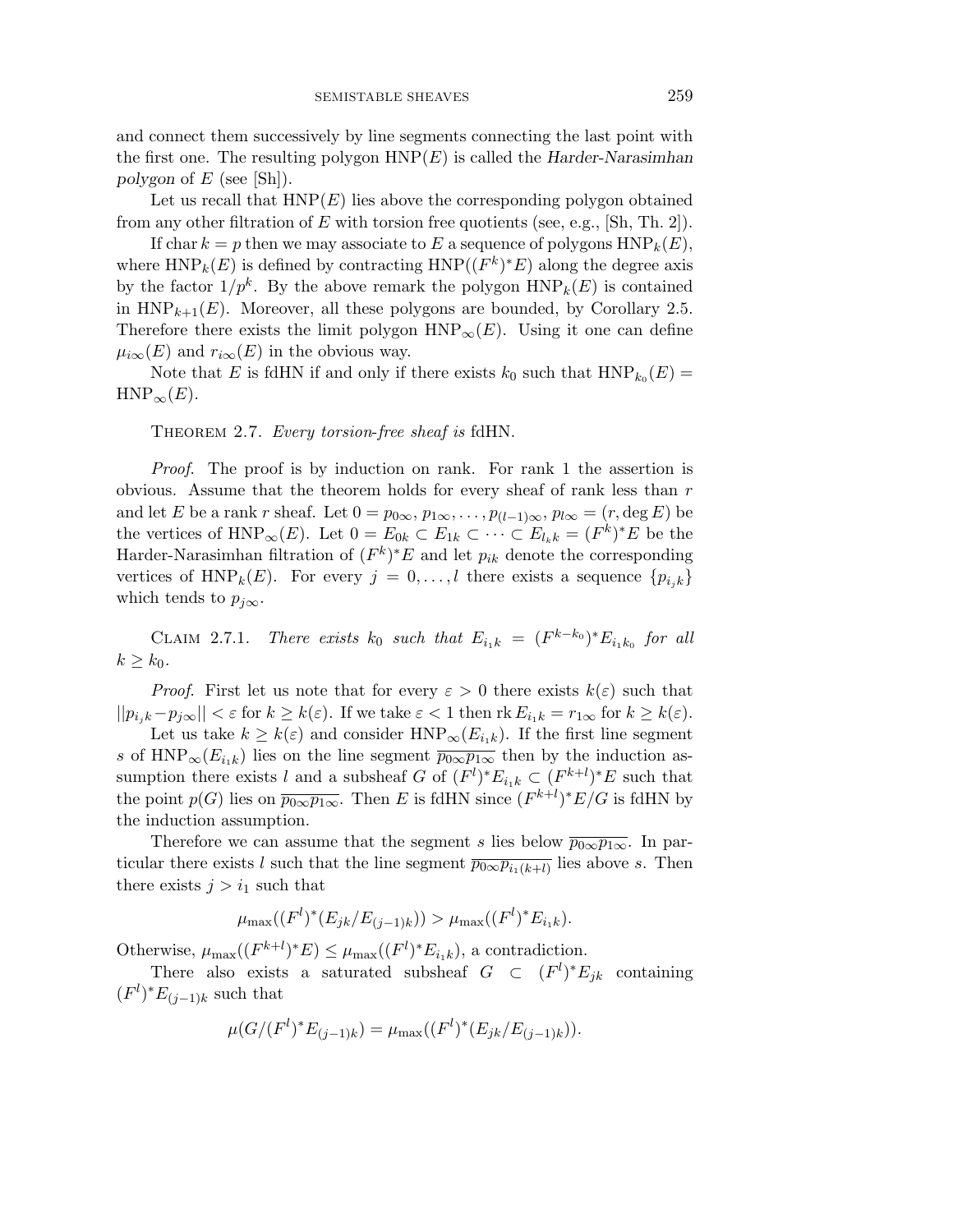Consider the point  $p(G) = (\text{rk } G, \frac{\deg G}{p^{k+1}})$ . Then  $HNP_{k+l}(E)$  contains the smallest convex polygon *W* containing  $HNP_k(E)$  and  $p(G)$ . Here we again use the fact that any polygon whose vertices are saturated subsheaves of a fixed sheaf lies below the Harder-Narasimhan polygon.

But the difference of areas of *W* and  $HNP_k(E)$  is at least

$$
\frac{1}{2} \left( \frac{\mu(G/(F^l)^* E_{(j-1)k})}{p^{k+l}} - \frac{\mu((F^l)^*(E_{jk}/E_{(j-1)k})}{p^{k+l}} \right) > \frac{1}{2} \left( \frac{\mu(E_{i_1k})}{p^k} - \frac{\mu(E_{jk})}{p^k} \right)
$$
  

$$
\geq \frac{1}{2} (\mu_{1\infty} - \mu_{2\infty} - 3\varepsilon).
$$

On the other hand, the difference of areas of  $HNP_{\infty}(E)$  and  $HNP_{k}(E)$  is at most  $r\epsilon$ . So for sufficiently small  $\epsilon$  we get a contradiction. □

It is easy to make the above procedure more efficient.

By the claim,  $p_{i_1k} = p_{1\infty}$  for  $k \geq k_0$  and hence  $E_{i_1k_0}$  is strongly semistable (since  $p_{1\infty}$  is the first nonzero vertex of  $HNP_{\infty}(E)$  and  $HNP_{k_0}(E)$  is convex). Since  $(F^{k_0})^*E/E_{i_1k_0}$  is fdHN by the induction assumption, the sheaf *E* is also fdHN.  $\Box$ 

#### **3. Restriction to hypersurfaces and Bogomolov's inequality**

Notation. Let *k* be an algebraically closed field of any characteristic. Let X be a smooth projective variety of dimension  $n \geq 2$  over k and let  $D_1, \ldots, D_{n-1}$  be nef divisors on *X* such that the 1-cycle  $D_1 \ldots D_{n-1}$  is numerically nontrivial. Set  $d = D_1^2 D_2 ... D_{n-1} \ge 0$ .

Let *E* be a rank *r* torsion-free sheaf on *X*. Set  $\Delta(E) = 2rc_2(E)$  −  $(r-1)c_1(E)^2$ ,  $\mu = \mu(E)$ ,  $\mu_{\min} = \mu_{\min}(E)$  and  $\mu_{\max} = \mu_{\max}(E)$ . For simplicity we usually ignore the dependence of slopes on the collection  $(D_1, \ldots, D_{n-1})$ .

In the following, *F* always denotes the absolute Frobenius morphism or identity if the characteristic is zero. If char  $k = p > 0$  then we already defined  $L_{\text{max}}(E)$  and  $L_{\text{min}}(E)$  in Section 2. If char  $k = 0$  then we set  $L_{\text{max}}(E) =$  $\mu_{\max}(E)$  and  $L_{\min}(E) = \mu_{\min}(E)$ .

Corollary 2.5 and Theorem 2.7 imply that  $L_{\text{max}}(E)$  and  $L_{\text{min}}(E)$  are well defined rational numbers. For simplicity, we set  $L_{\text{max}} = L_{\text{max}}(E)$  and  $L_{\text{min}} =$  $L_{\min}(E)$ .

For any pair  $G, G'$  of nontrivial torsion free sheaves we set

$$
\xi_{G',G} = \frac{c_1(G')}{\text{rk } G'} - \frac{c_1(G)}{\text{rk } G}.
$$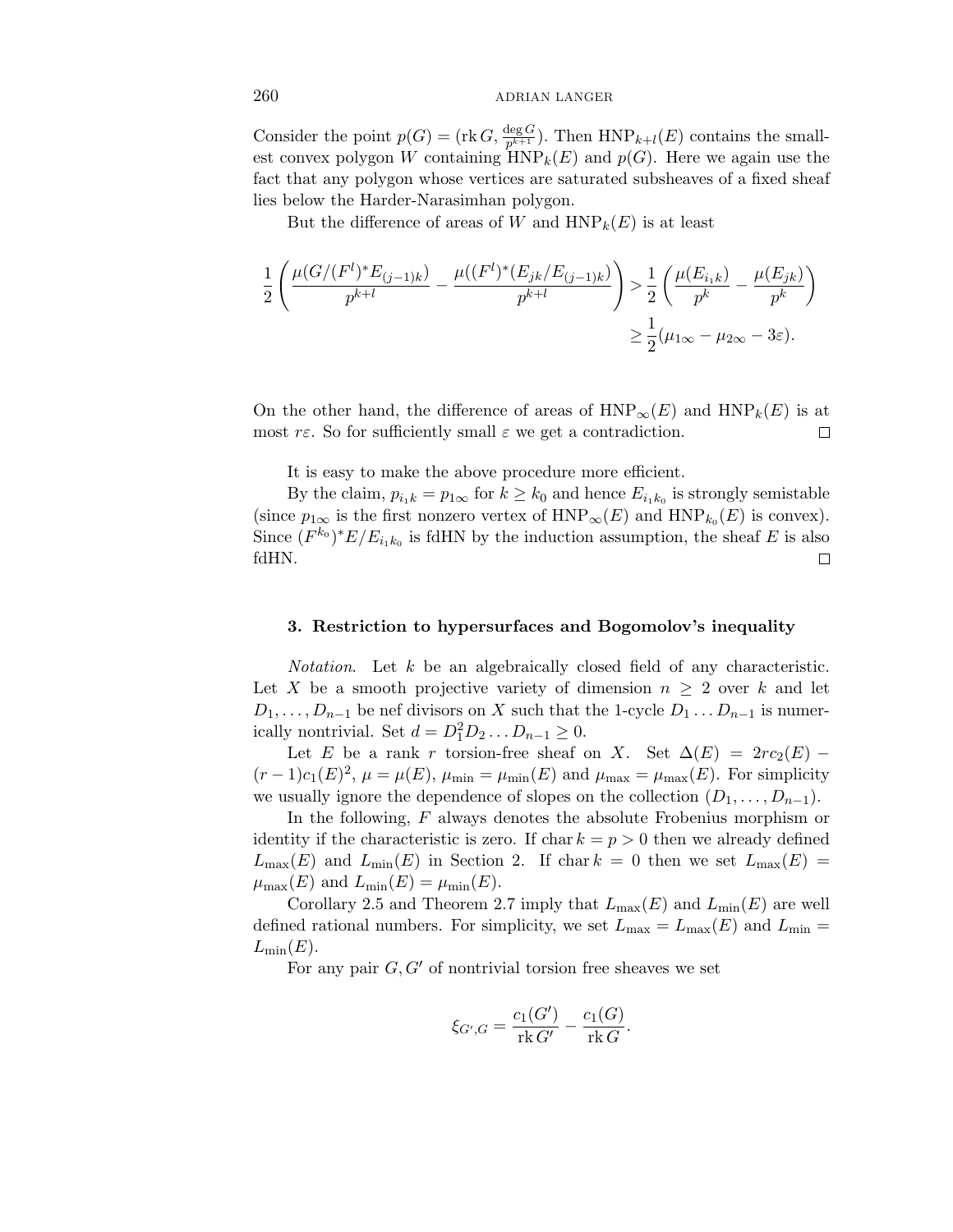Now choose a nef divisor *A* on *X* such that  $T_X(A)$  is globally generated. Then we set

$$
\beta_r(A; D_1, ..., D_{n-1}) = \begin{cases}\n0 & \text{if char } k = 0, \\
\left(\frac{r(r-1)}{p-1}AD_1...D_{n-1}\right)^2 & \text{if char } k = p.\n\end{cases}
$$

To simplify notation, we usually write  $\beta_r = \beta_r(A; D_1, \ldots, D_{n-1}).$ 

Let  $Num(X) = Pic(X) \otimes \mathbb{R}/ \sim$ , where  $\sim$  is an equivalence relation defined by  $L_1 \sim L_2$  if and only if  $L_1AD_2...D_{n-1} = L_2AD_2...D_{n-1}$  for all divisors *A*. Then we define an open cone

$$
K^{+} = \{ D \in Num(X) : D^{2}D_{2} \dots D_{n-1} > 0
$$
  
and  $DD_{1} \dots D_{n-1} \ge 0$  for all nef  $D_{1}$ .

As in the surface case, by the Hodge index theorem, this cone is "self-dual" in the following sense:

$$
D \in K^+ \text{ if and only if } DLD_2 \dots D_{n-1} > 0 \text{ for all } L \in \overline{K^+} - \{0\}.
$$

THEOREM 3.1. Assume that  $D_1$  is very ample and the restriction of  $E$ to a general divisor  $D \in |D_1|$  is not *µ*-semistable (with respect to  $(D_2|_D, \ldots,$  $D_{n-1}|_{D}$ ). Let  $\mu_i$  ( $r_i$ ) denote slopes (respectively: ranks) of the Harder-Narasimhan filtration of  $E|_D$ . Then

$$
(3.1.1) \quad \sum_{i < j} r_i r_j (\mu_i - \mu_j)^2 \leq d \Delta(E) D_2 \dots D_{n-1} + 2r^2 (L_{\max} - \mu) (\mu - L_{\min}).
$$

The inequality in Theorem 3.1 is sharp for unstable sheaves. Equality holds, e.g., for  $\mathcal{O}_{\mathbb{P}^n}(k) \oplus \mathcal{O}_{\mathbb{P}^n}(-k)$ . For semistable sheaves of rank 2 it can be slightly improved (see (3.10.1)).

The following theorems generalize Bogomolov's instability theorem.

THEOREM 3.2. Let *E* be a strongly  $(D_1, \ldots, D_{n-1})$ -semistable torsion-free sheaf. Then

$$
\Delta(E)D_2\ldots D_{n-1}\geq 0.
$$

THEOREM 3.3. If *E* is  $(D_1, \ldots, D_{n-1})$ -semistable then

(3.3.1) 
$$
D_1^2 D_2 \dots D_{n-1} \cdot \Delta(E) D_2 \dots D_{n-1} + \beta_r \ge 0.
$$

THEOREM 3.4. If  $D_1^2 D_2 ... D_{n-1} \cdot \Delta(E) D_2 ... D_{n-1} + \beta_r < 0$  then there exists a saturated subsheaf  $E' \subset E$  such that  $\xi_{E',E} \in K^+$ .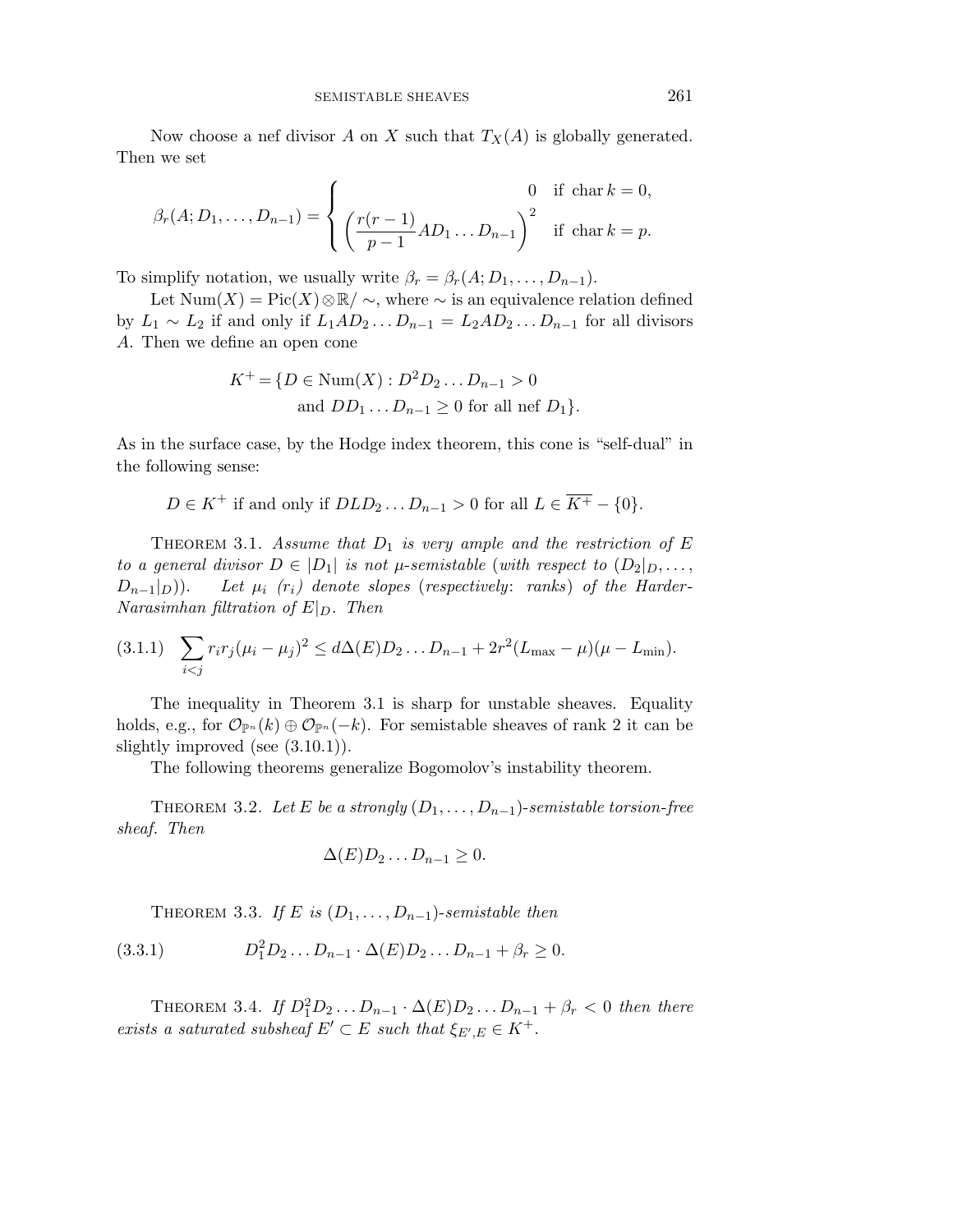Strategy of the proof. Let  $T^i(r)$ ,  $i = 1, \ldots, 4$  denote the statement: Theorem 3.i holds for all sheaves of rank  $\leq r$  on any smooth variety. Let  $T^5(r)$  denote the statement: Theorem 3.2 holds if  $D_1, \ldots, D_{n-1}$  are ample and rk  $E \leq r$ .

We will prove that  $T^1(r)$  implies  $T^5(r)$ ,  $T^5(r)$  implies  $T^3(r)$ ,  $T^3(r)$  implies  $T^4(r)$ ,  $T^4(r)$  implies  $T^2(r)$  and finally  $T^2(r)$  implies  $T^1(r+1)$ . Since  $T^1(1)$  is trivial this will prove all the theorems at the same time by simple induction.

Proofs.

3.5.  $T^1(r)$  implies  $T^5(r)$ .

Let us assume that  $D_1, \ldots, D_{n-1}$  are very ample, *E* is strongly semistable and  $\Delta(E)D_2 \ldots D_{n-1} < 0$ . Then  $L_{\text{max}} = L_{\text{min}} = \mu$  and  $T^1(r)$  implies that the restriction of *E* to  $D_1$  is semistable. Since  $(F^k)^*E$  is also strongly semistable the restriction of  $(F^k)^*E$  to a general element of  $|D_1|$  is also semistable. Therefore the restriction of  $E$  to a very general element of  $|D_1|$  is strongly semistable. By induction, the restriction of  $(F<sup>l</sup>)$ <sup>\*</sup> $E$  to a very general complete intersection  $X_i = |D_1| \cap \cdots \cap |D_i|$  is strongly semistable for  $i = 1, \ldots, n-1$ .

Now without loss of generality we can assume that *X* is a surface, *E* is locally free (because  $\Delta(E^{**}) \leq \Delta(E)$  and  $E^{**}$  is locally free on a smooth surface) and the restriction of *E* to a very general curve  $C \in |D_1|$  is strongly semistable. Then  $T^5(r)$  follows from Bogomolov's inequality if char  $k = 0$  and from [Mo, Th. 1] if char  $k = p$ . However, we prefer to give a different proof, which does not depend on the characteristic of the base field. We use the method of Y. Miyaoka in [Mi].

On a curve, bundles associated to representations of a strongly semistable bundle are strongly semistable (see [Mi, §§5 and 6]). Therefore  $S^{kr}E|_C$  is strongly semistable. The standard short exact sequence

$$
0 \to S^{kr}E(-kc_1E) \otimes \mathcal{O}_X(-H_1) \longrightarrow S^{kr}E(-kc_1E) \longrightarrow S^{kr}E(-kc_1E)|_C \longrightarrow 0
$$

gives

$$
h^{0}(S^{kr}E(-kc_{1}E)) \leq h^{0}(S^{kr}E(-kc_{1}E - H_{1})) + h^{0}(S^{kr}E(-kc_{1}E)|_{C})
$$
  
=  $h^{0}(S^{kr}E(-kc_{1}E)|_{C}),$ 

where the last equality follows from the strong semistability of  $S^{kr}E$  with respect to  $D_1$ . Recall that  $h^0(G) \leq [\deg G + \mathrm{rk}\, \widetilde{G}]_+$  for any semistable vector bundle *G* over a curve. Hence  $h^0(S^{kr}E(-kc_1E)) = O(k^r)$ . Similarly, by Serre  $duality \ h^2(S^{kr}E(-kc_1E)) = h^0((S^{kr}E(-kc_1E))^* \otimes \omega_X) = O(k^r).$ 

On the other hand, the Riemann-Roch theorem gives

$$
\chi(X, S^{kr}E(-kc_1E)) = -\frac{r^r \Delta(E)}{2(r+1)!}k^{r+1} + O(k^r),
$$

and we get a contradiction.

 $\Box$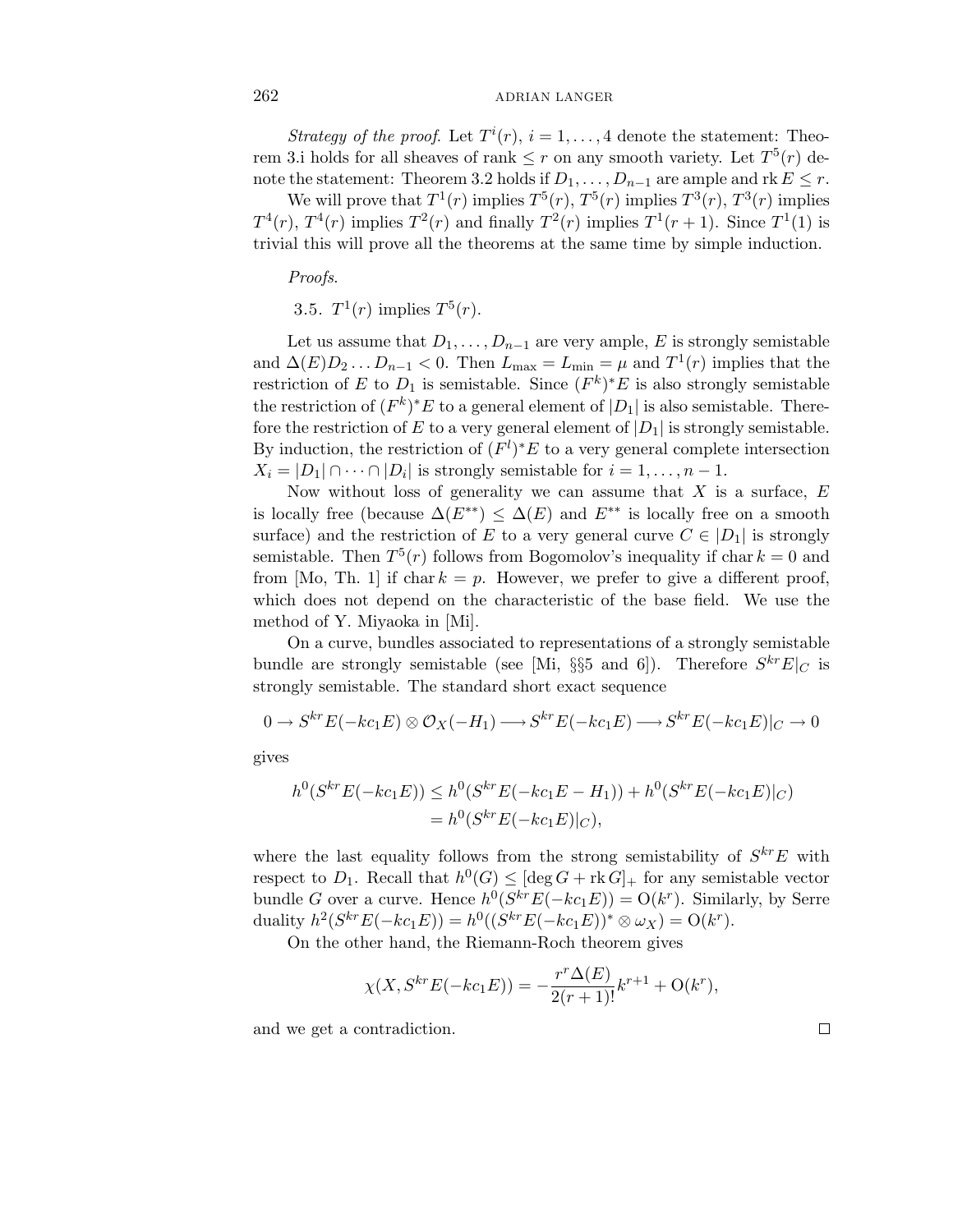3.6.  $T^5(r)$  implies  $T^3(r)$ .

First we need to prove the following:

CLAIM. If  $D_1, \ldots, D_{n-1}$  are ample then

 $(3.6.1)$  $D_1^2 D_2 \ldots D_{n-1} \cdot \Delta(E) D_2 \ldots D_{n-1} + r^2 (L_{\text{max}} - \mu) (\mu - L_{\text{min}}) \geq 0.$ 

*Proof.* By Theorem 2.7 there exists  $k$  such that all the quotients in the Harder-Narasimhan filtration of  $(F^k)^*E$  are strongly semistable. Let  $0 = E_0 \subset$  $E_1 \subset \cdots \subset E_m = (F^k)^* E$  be the corresponding Harder-Narasimhan filtration. Set  $F_i = E_i/E_{i-1}, r_i = \text{rk } F_i, \mu_i = \mu(F_i)$ . Then by the Hodge index theorem

$$
\frac{\Delta((F^k)^*E)D_2...D_{n-1}}{r} = \sum \frac{\Delta(F_i)D_2...D_{n-1}}{r_i} \n- \frac{1}{r} \sum_{i < j} r_i r_j \left(\frac{c_1 F_i}{r_i} - \frac{c_1 F_j}{r_j}\right)^2 D_2 ... D_{n-1} \n\ge \sum \frac{\Delta(F_i)D_2...D_{n-1}}{r_i} - \frac{1}{rd} \sum_{i < j} r_i r_j (\mu_i - \mu_j)^2.
$$

By  $T^5(r)$ 

$$
\Delta(F_i)D_2\ldots D_{n-1}\geq 0,
$$

and so combining the above inequality with Lemma 1.4, we get

$$
\frac{d\Delta((F^k)^*E)D_2...D_{n-1}}{r} \geq -r(\mu_{\max}((F^k)^*E) - \mu((F^k)^*E))(\mu((F^k)^*E)) - \mu_{\min}((F^k)^*E))).
$$

Division by  $p^{2k}$  yields the required inequality (we do not need to pass with k to infinity since we used Theorem 2.7).  $\Box$ 

Now assume that *E* is  $(D_1, \ldots, D_{n-1})$ -semistable. Let us fix an ample divisor *H* and set  $H_i(t) = D_i + tH$ . Then the Harder-Narasimhan filtration of *E* with respect to  $(H_1(t),...,H_{n-1}(t))$  is independent of *t* for small positive *t*.

To prove it let us consider the set *S* of slopes of all subsheaves of *E* considered as polynomials in *t*. The coefficients of these polynomials are the slopes of subsheaves of *E* with respect to some polarizations depending only on  $D_1, \ldots, D_{n-1}$  and *H*. Therefore they are bounded from the above (by some constant *C*) and there exists the maximal polynomial  $W_1$  in *S* with respect to the lexicographic order on coefficients. Take any other polynomial  $W_2 \in S$  and write  $W_1(t) = a_0 + a_1t + \dots + a_{n-1}t^{n-1}$ ,  $W_2(t) = b_0 + b_1t + \dots + b_{n-1}t^{n-1}$ . By the choice of  $W_1$  there exists *i* such that  $a_j = b_j$  for  $j < i$  and  $a_i > b_i$ . Then  $a_i \geq b_i + \frac{1}{r}$  and

$$
W_1(t) - W_2(t) = \sum_{j \ge i} (a_j - b_j)t^j \ge t^i (a_i - b_i + t \sum_{j \ge i+1} (a_j - C)t^{j-i-1})
$$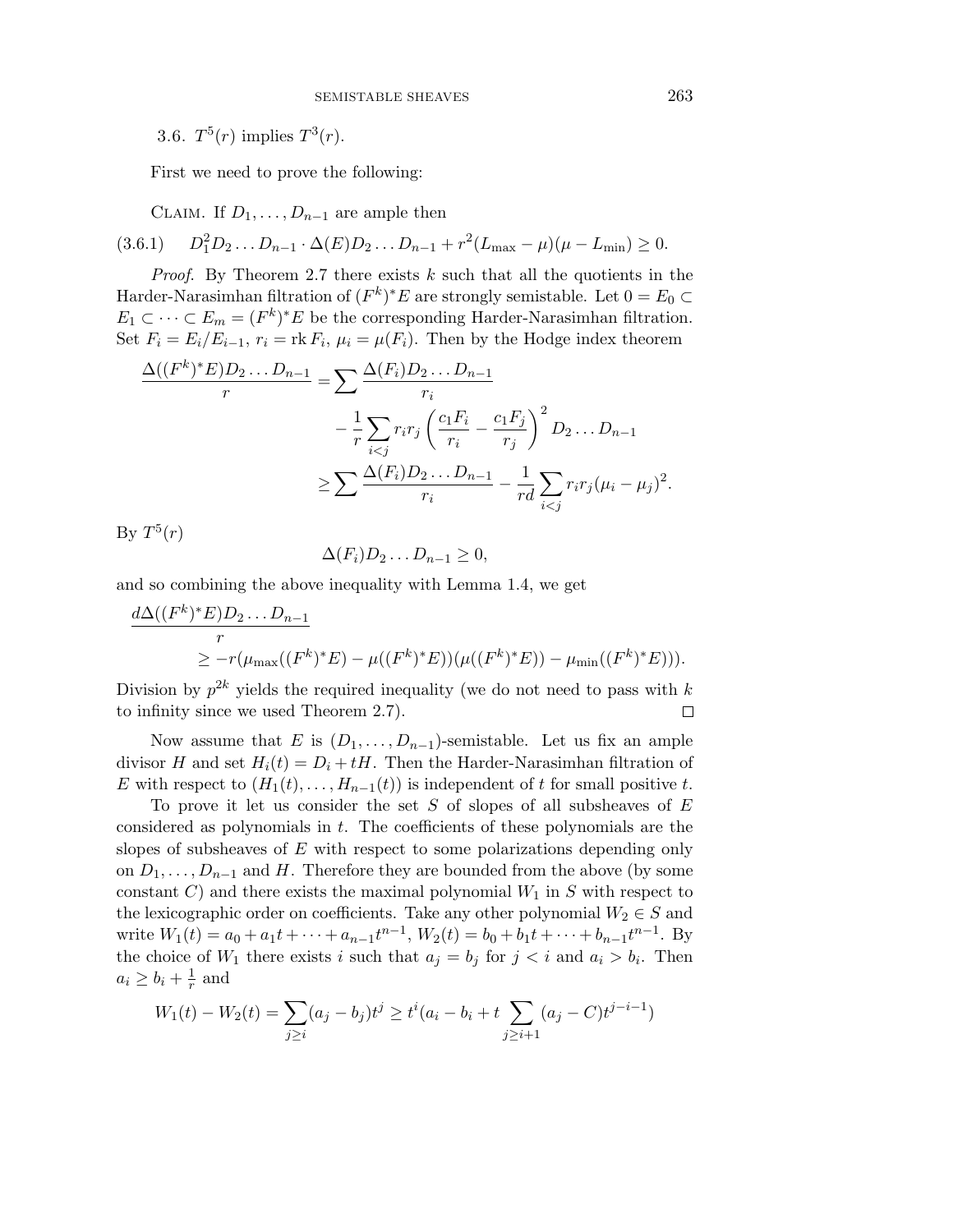for any positive *t*. Set  $M_i = |\inf_{t \in [0,1]} (\sum_{j \ge i+1} (a_j - C) t^{j-i-1})|$  and  $M =$  $\max_i M_i$ . Then

$$
W_1(t) - W_2(t) \ge t^i \left(\frac{1}{r} - tM_i\right)
$$

for  $t \in (0,1)$ . In particular, if  $t \in (0, \frac{1}{Mr})$  then  $W_1(t) > W_2(t)$  (note that  $\frac{1}{Mr} \leq 1$ . Therefore the sheaf of maximal rank among the sheaves corresponding to  $W_1$  is the maximal  $(H_1(t),...,H_{n-1}(t))$ -destabilizing subsheaf of *E* for all  $t \in (0, \frac{1}{Mr}).$ 

Now we can proceed by induction to prove the corresponding statement for the Harder-Narasimhan filtration.

Let  $0 = E_0 \subset E_1 \subset \cdots \subset E_m = E$  be the corresponding filtration. Since *E* is  $(D_1, \ldots, D_{n-1})$ -semistable, we have

$$
\mu_{D_1,\dots,D_{n-1}}(E) \ge \mu_{D_1,\dots,D_{n-1}}(E_1) = \lim_{t \to 0} \mu_{H_1(t),\dots,H_{n-1}(t)}(E_1)
$$
  

$$
\ge \lim_{t \to 0} \mu_{H_1(t),\dots,H_{n-1}(t)}(E) = \mu_{D_1,\dots,D_{n-1}}(E).
$$

Therefore

$$
\lim_{t \to 0} \mu_{\max, H_1(t), ..., H_{n-1}(t)}(E) = \lim_{t \to 0} \mu_{H_1(t), ..., H_{n-1}(t)}(E_1) = \mu_{D_1, ..., D_{n-1}}(E).
$$

Similarly,

$$
\lim_{t \to 0} \mu_{\min, H_1(t), ..., H_{n-1}(t)}(E) = \mu_{D_1, ..., D_{n-1}}(E).
$$

Applying inequality (3.6.1) and Corollary 2.5 to  $(H_1(t),...,H_{n-1}(t))$  and passing with  $t$  to 0 yields the required inequality (3.3.1). ing with *t* to 0 yields the required inequality (3.3.1).

3.7.  $T^3(r)$  implies  $T^4(r)$ .

By  $T^3(r)$  *E* is not  $(D_1, \ldots, D_{n-1})$ -semistable. Let *E'* be the maximal destabilizing subsheaf of *E* (with respect to  $(D_1, \ldots, D_{n-1})$ ). Set  $E'' = E/E'$ ,  $r' = \text{rk } E', r'' = \text{rk } E''.$  Note that

$$
\frac{\Delta(E)D_2 \dots D_{n-1}}{r} + \frac{rr'}{r''} \xi_{E',E}^2 D_2 \dots D_{n-1}
$$
  
= 
$$
\frac{\Delta(E')D_2 \dots D_{n-1}}{r'} + \frac{\Delta(E'')D_2 \dots D_{n-1}}{r''}
$$

and

$$
\frac{\beta_r}{r} \ge \frac{\beta_{r'}}{r'} + \frac{\beta_{r''}}{r''}.
$$

Therefore either  $\xi_{E',E}^2 D_2 \ldots D_{n-1} > 0$  or one of the numbers  $d\Delta(E')D_2 \ldots$  $D_{n-1} + \beta_{r'}$  and  $d\Delta(E'')D_2 \ldots D_{n-1} + \beta_{r''}$  is negative. Then we proceed by induction as in Bogomolov's proof of the same theorem in characteristic 0 (see the proof of Theorem 7.3.3, [HL]).口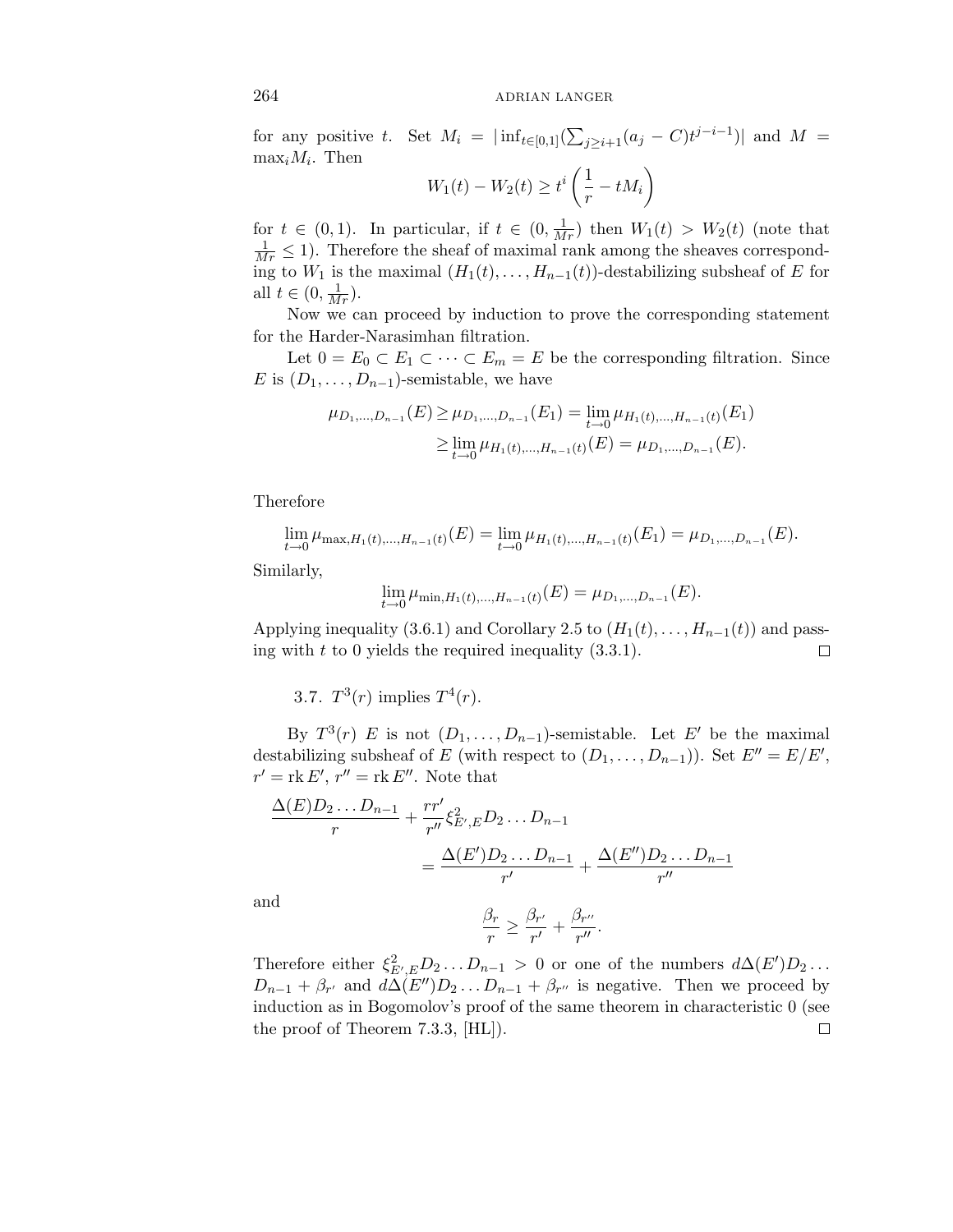3.8.  $T^4(r)$  implies  $T^2(r)$ .

Assume that  $\Delta(E)D_2 \ldots D_{n-1} < 0$  and choose a nef (or ample) divisor *H*<sub>1</sub> such that  $H_1^2 D_2 ... D_{n-1} > 0$ . Let us try to apply  $T^4(r)$  to  $(F^l)^* E$ . The inequality

$$
H_1^2 D_2 \dots D_{n-1} \cdot \Delta((F^l)^* E) D_2 \dots D_{n-1} + \beta_r < 0
$$

is equivalent to

$$
l > \frac{1}{2}\log_p\left(-\frac{\beta_r}{H_1^2D_2\ldots D_{n-1}\,\Delta(E)D_2\ldots D_{n-1}}\right).
$$

So for large *l* there exists a saturated torsion free subsheaf  $E'$  of  $(F<sup>l</sup>)$ <sup>\*</sup> $E$ such that  $\xi_{E', (F')^*E} \in K^+$ . By the "self-duality" of  $K^+$  mentioned before Theorem 3.1,  $\xi_{E', (F')^*E} D_1 \ldots D_{n-1} > 0$ . Hence the sheaf *E* is not strongly  $(D_1, \ldots, D_{n-1})$ -semistable.  $\Box$ 

3.9. 
$$
T^2(r-1)
$$
 implies  $T^1(r)$ .

Let  $\Pi$  denote the complete linear system  $|D_1|$ . Let  $Z = \{(D, x) \in \Pi \times X$ :  $x \in D$  be the incidence variety with projections  $p: Z \to \Pi$  and  $q: Z \to X$ . Let  $Z_s$  denote the scheme theoretic fibre of *p* over the point  $s \in \Pi$ . Let  $0 \subset E_0 \subset E_1 \subset \cdots \subset E_m = q^*E$  be the relative Harder-Narasimhan filtration with respect to p. By definition this means that there exists a nonempty open subset *U* of  $\Pi$  such that all factors  $F_i = E_i/E_{i-1}$  are flat over *U* and such that for every  $s \in U$  the fibres  $(E_{\bullet})_s$  form the Harder-Narasimhan filtration of  $E_s = q^* E|_{Z_s}.$ 

Usually, the relative Harder-Narasimhan filtration is defined only with respect to one *p*-ample divisor but it is obvious that one can define it with respect to the collection of divisors if  $D_2, \ldots, D_{n-1}$  are ample (this case is already sufficient to prove our theorems). The usual construction fails for the collection of nef divisors but in this case we can use the same trick as in 3.6. Namely, the relative Harder-Narasimhan filtration of *q*∗*E* with respect to *p* and the collection  $(q^*H_2(t), \ldots q^*H_{n-1}(t))$  is independent of *t* for small positive *t*. Then grouping the quotients with the same slope with respect to  $(q^*D_2,\ldots,q^*D_{n-1})$  (on the fibres of *p*), we get the required filtration.

One can easily see that this relative Harder-Narasimhan filtration is the Harder-Narasimhan filtration of *q*∗*E* with respect to

$$
(p^*\mathcal{O}_{\Pi}(1))^{\dim \Pi}q^*(D_2...D_{n-1}).
$$

Indeed, for any sheaf *G* the slope of  $G|_{Z_s}$  on a general fibre  $Z_s$  of *p* is equal to the slope of *G* with respect to  $(p^*\mathcal{O}_\Pi(1))^{dim \Pi}q^*(D_2...D_{n-1})$ . Since by the construction the restriction  $F_i|_{Z_s}$  is semistable for  $s \in U$ , the sheaves  $F_i$  are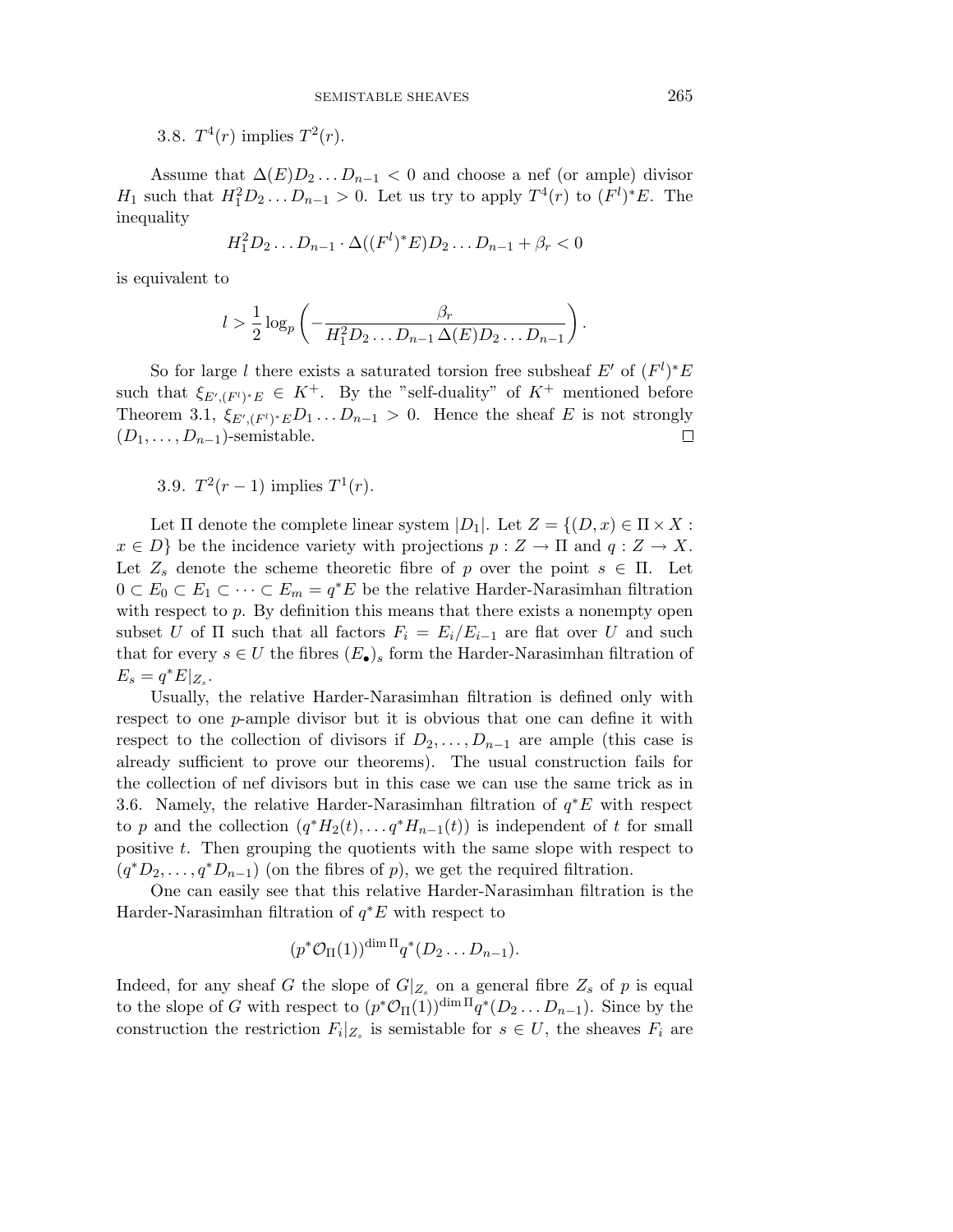semistable with respect to  $(p^* \mathcal{O}_\Pi(1))^{\dim \Pi} q^* (D_2 \dots D_{n-1})$ . Now the required assertion follows from the fact that the corresponding sequence of slopes is strictly decreasing.

By Theorem 2.7 applied to *q*∗*E* with respect to

$$
(p^*\mathcal{O}_{\Pi}(1))^{\dim \Pi}q^*(D_2...D_{n-1})
$$

there exists *k* such that all the quotients in the Harder-Narasimhan filtration of  $(F^k)^*(q^*E) = q^*((F^k)^*E)$  are strongly semistable.

By Lemma 1.5 the inequality (3.1.1) applied to  $(F^k)^*E$  implies the inequality (3.1.1) for  $E$ . Therefore we can assume that all the  $F_i$ 's are strongly semistable with respect to  $(p^* \mathcal{O}_{\Pi}(1))^{\dim \Pi} q^*(D_2 \dots D_{n-1}).$ 

Let  $\Lambda \subset \Pi$  be a general pencil. Set  $Y = p^{-1}(\Lambda)$ . Then the restriction *q*|<sub>Y</sub> is the blow up of *X* along the base locus *B* of *Λ*. If  $n \geq 3$  then *B* is a smooth, connected variety. Let *N* be the exceptional divisor of  $q|_Y$ . Then there exist integers  $b_i$  and divisors  $M_i$  such that  $c_1(F_i|_Y) = (q|_Y)^* M_i + b_i N$ . If  $n = 2$  then *B* consists of *d* distinct points. Let  $N_1, \ldots, N_d$  be the exceptional divisors of  $q|_Y$ . As above there exist integers  $b_{ij}$  and divisors  $M_i$  such that  $c_1(F_i|_Y) = (q|_Y)^* M_i + \sum_j b_{ij} N_j$ . Set  $b_i = \sum_j b_{ij}/d$ . Then

$$
(3.9.1) \qquad \mu_i = \frac{c_1(F_i|_Y)p^* \mathcal{O}_{\Lambda}(1)q^* D_2 \dots q^* D_{n-1}}{r_i} = \frac{M_i D_1 \dots D_{n-1} + b_i d}{r_i}.
$$

On the other hand  $(q|Y)_*(E_i|Y) \subset E$ , so that

$$
\frac{\sum_{j\leq i} M_j D_1 \dots D_{n-1}}{\sum_{j\leq i} r_j} \leq \mu_{\text{max}}.
$$

Hence

(3.9.2) 
$$
\sum_{j\leq i} b_j d \geq \sum_{j\leq i} r_j (\mu_j - \mu_{\max}).
$$

Since  $(p^* \mathcal{O}_\Pi(1))^{\dim \Pi} q^*(D_2 \dots D_{n-1})$  is numerically nontrivial,  $T^2(r-1)$  implies that  $\Delta(F_i)(p^*\mathcal{O}_{\Pi}(1))^{\dim \Pi-1}q^*(D_2...D_{n-1}) \geq 0$  for every *j*. Therefore

$$
\frac{d\Delta(E)D_2...D_{n-1}}{r} \n= \sum \frac{d\Delta(F_i|_Y)(q|_Y)^*(D_2...D_{n-1})}{r_i} \n- \frac{d}{r} \sum_{i < j} r_i r_j \left( \frac{c_1(F_i|_Y)}{r_i} - \frac{c_1(F_j|_Y)}{r_j} \right)^2 (q|_Y)^*(D_2...D_{n-1}) \n\geq \frac{d}{r} \sum_{i < j} r_i r_j \left( d \left( \frac{b_i}{r_i} - \frac{b_j}{r_j} \right)^2 - \left( \frac{M_i}{r_i} - \frac{M_j}{r_j} \right)^2 D_2 ... D_{n-1} \right) \n\geq \frac{1}{r} \sum_{i < j} r_i r_j \left( d^2 \left( \frac{b_i}{r_i} - \frac{b_j}{r_j} \right)^2 - \left( \frac{M_i D_1 ... D_{n-1}}{r_i} - \frac{M_j D_1 ... D_{n-1}}{r_j} \right)^2 \right),
$$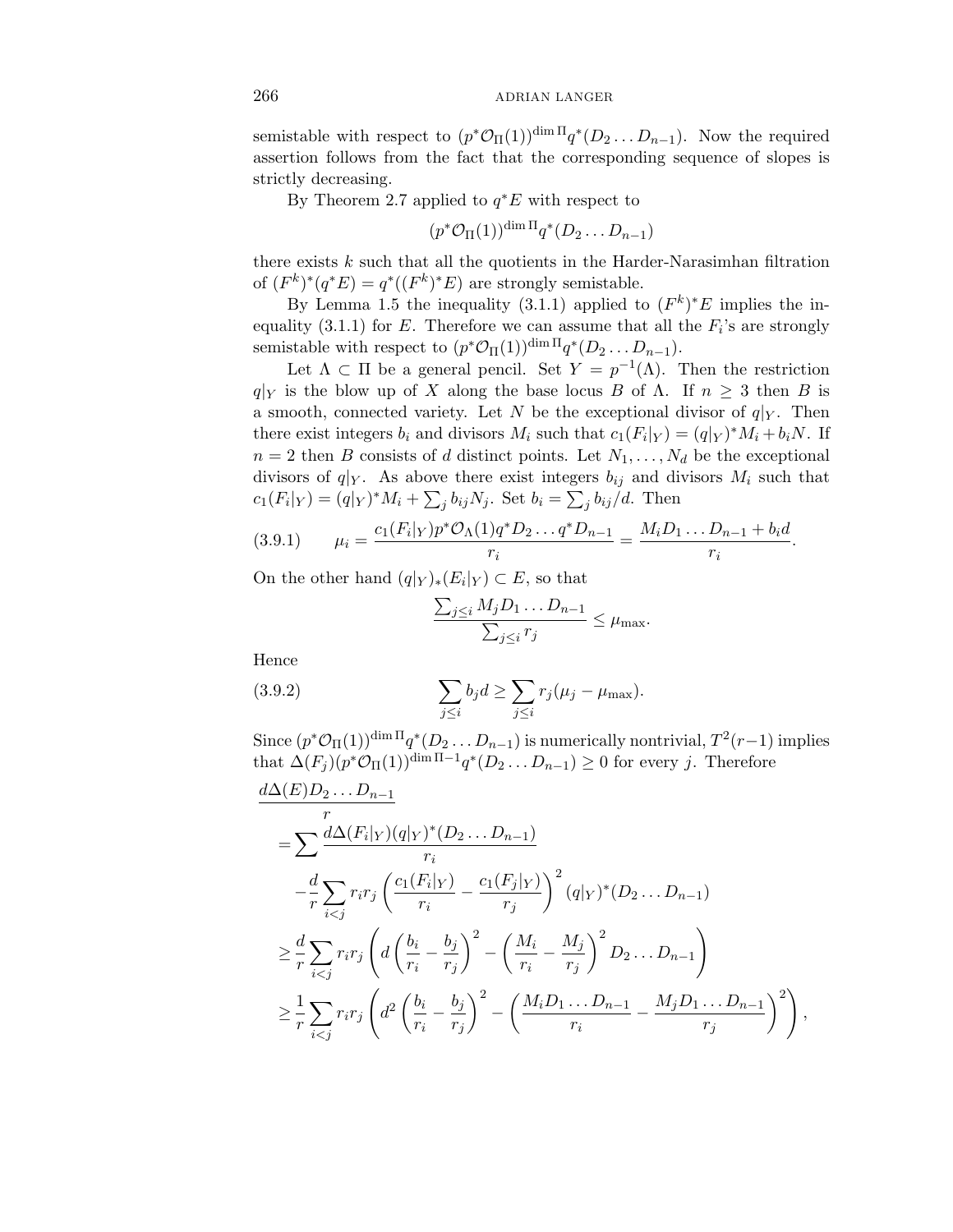where the last inequality follows from the Hodge index theorem. Using (3*.*9*.*1) and simplifying one can see that the last expression in the above inequality is equal to

$$
2\sum db_i\mu_i - \frac{1}{r}\sum_{i
$$

By (3.9.2)

$$
\sum db_i \mu_i = \sum_i (\sum_{j \le i} db_j)(\mu_i - \mu_{i+1}) \ge \sum_i (\sum_{j \le i} r_j(\mu_j - \mu_{max}))(\mu_i - \mu_{i+1})
$$
  
=  $\sum r_i \mu_i^2 - r\mu^2 + r(\mu - \mu_{max})(\mu - \mu_{min})$   
=  $\sum_{i < j} \frac{r_i r_j}{r} (\mu_i - \mu_j)^2 + r(\mu - \mu_{max})(\mu - \mu_{min}).$ 

Therefore we obtain

$$
\frac{d\Delta(E)D_2...D_{n-1}}{r} \ge \sum_{i < j} \frac{r_i r_j}{r} (\mu_i - \mu_j)^2 + 2r(\mu - \mu_{\text{max}})(\mu - \mu_{\text{min}}). \quad \Box
$$

Remarks 3.10.

(3.10.1) Let *E* be a rank 2 vector bundle on a surface. Assume that *E* is semistable and the restriction to a general curve  $C \in |D_1|$  is not semistable. In this situation Ein [Ei] and Noma [No] proved that  $(\mu_1 - \mu_2)^2 \leq d\Delta(E)/3$ . From our proof one can immediately get a slightly worse inequality  $(\mu_1-\mu_2)^2 \leq$  $d\Delta(E)D_2...D_{n-1}$  for *n*-dimensional variety. In this case it is also possible to improve slightly our method to get  $(\mu_1 - \mu_2)^2 \leq d\Delta(E)D_2 \dots D_{n-1}/3$ .

 $(3.10.2)$  If  $\Delta(E)D_2...D_{n-1}=0$  then by Theorem 3.1 the restriction of a strongly semistable sheaf to a very general complete intersection in  $|D_1| \cap \cdots$  $\cap$  |*D<sub>i</sub>*| is strongly semistable for  $i = 1, ..., n - 1$ . In the surface case this was also proved by Moriwaki (see [Mo, Cor. C.3]). This fact is interesting since semistable vector bundles with vanishing Chern classes play an important role in understanding algebraic varieties. In characteristic zero they correspond to flat bundles.

It is not clear if there exists a restriction theorem for strongly semistable sheaves if  $\Delta(E)D_2 \ldots D_{n-1} > 0$ .

(3.10.3) There are several papers by N. Shepherd-Barron, A. Moriwaki and T. Nakashima exploring rank 2 and 3 vector bundles. (These ranks are always very special in proofs of the Bogomolov type inequalities.) They prove slightly more precise versions of Bogomolov's inequality in this case and use it to prove vanishing theorems and Reider-type theorems on adjoint linear systems in positive characteristic. Some of these results were proved earlier by T. Ekedahl, who used different methods.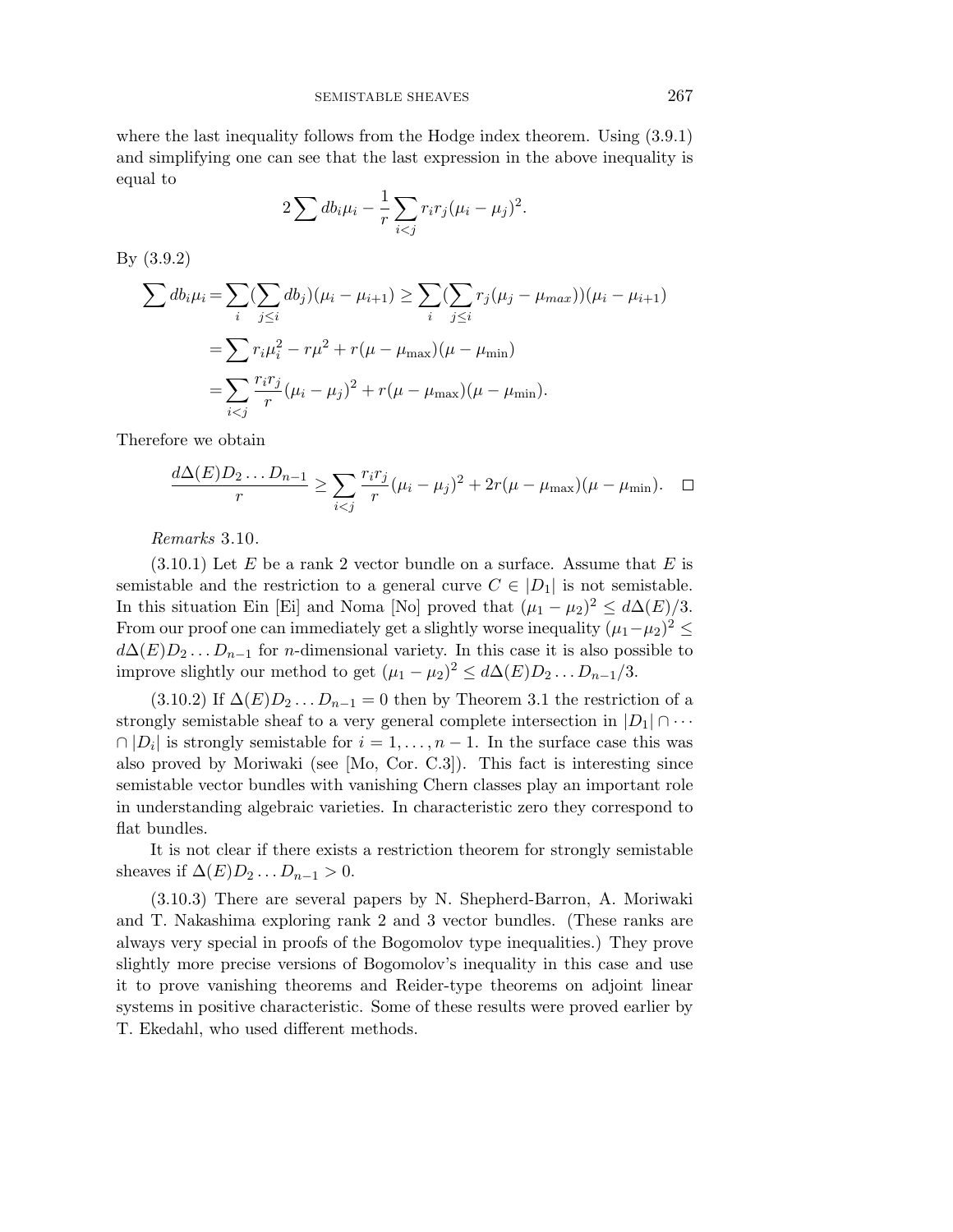Theorem 3.2 was conjectured by A. Moriwaki in [Mo] and proved in the surface case (using boundedness of semistable sheaves on surfaces). A special case of Theorem 3.4 (see 3.8) was proved in the surface case by G. Megyesi [Me], who used Moriwaki's result. The statement in 3.8 was also conjectured in the higher dimensional case. The papers [Mo] and [Me] were preceded by the paper [SB1] of N. Shepherd-Barron, who proved analogous results for rank 2 vector bundles on surfaces.

(3.10.4) Bogomolov proved his instability theorem only for surfaces in characteristic zero. The higher dimensional case can then be reduced to the surface case by the Mumford-Mehta-Ramanathan restriction theorem (see [Mi]). This reduction is no longer possible in positive characteristic.

Theorems 3.1, 3.2 and Lemma 1.3 imply the following corollary.

COROLLARY 3.11. Assume that  $D_1$  is very ample. Let  $D$  be a very general divisor in |*D*1|. Then

$$
\frac{r}{2}(L_{\max}(E|_D) - L_{\min}(E|_D))^2 \leq d\Delta(E)D_2...D_{n-1} + 2r^2(L_{\max} - \mu)(\mu - L_{\min}).
$$

As in characteristic zero one can see that Theorem 3.4 implies the following stronger theorem (which in characteristic zero is due to Bogomolov; see Theorem 7.3.4, [HL]).

THEOREM  $3.12.$  If

$$
\Delta(E)D_2 \dots D_{n-1}
$$
  
+ inf  $\left\{ \frac{\beta_r(A; D, D_2, \dots D_{n-1})}{D^2 D_2 \dots D_{n-1}} : D \text{ is nef and } D^2 D_2 \dots D_{n-1} > 0 \right\} < 0$ 

then there exists a saturated subsheaf  $E' \subset E$  such that  $\xi_{E',E} \in K^+$  and

$$
\xi_{E',E}^2 D_2 \dots D_{n-1} \geq -\frac{\Delta(E)D_2 \dots D_{n-1}}{r^2(r-1)}.
$$

Note that in the statement of the above theorem we do not use  $D_1$ .

#### **4. Boundedness of pure sheaves**

Let  $H_1, \ldots, H_{n-1}$  be very ample divisors and let *A* be a nef divisor such that  $T_{X_l}(A)$  is globally generated for a very general complete intersection  $X_l$ in  $|H_1| \cap \cdots \cap |H_l|$  and all  $0 \le l \le n-2$ . It is easy to see that one can always find a divisor *A* satisfying these assumptions.

Set  $\beta_r = \beta(r; A, H_1, \ldots, H_{n-1})$  and let us recall that  $[x]_+ = \max(0, x)$ .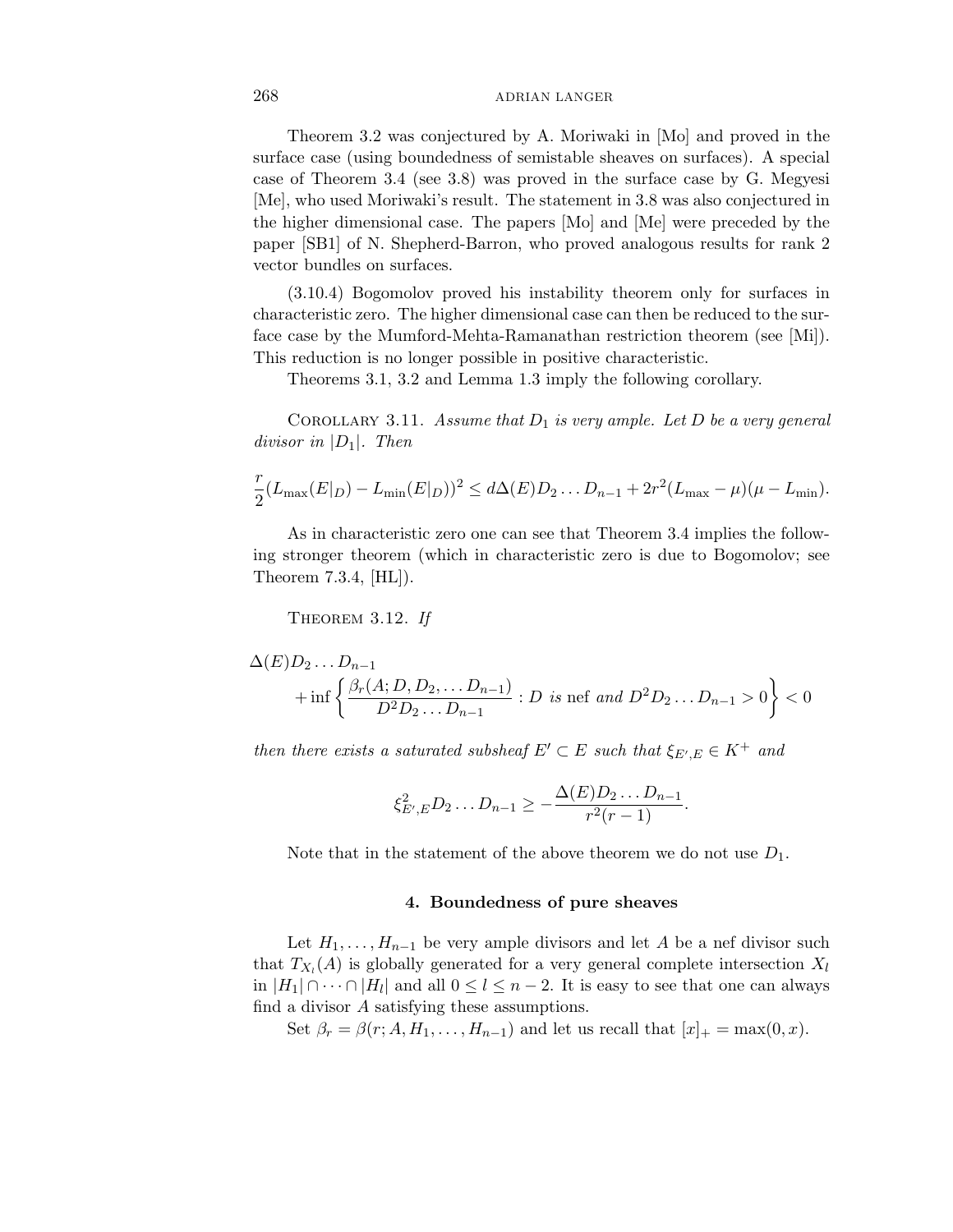THEOREM 4.1. Let  $\mu_{\max,l}$  ( $\mu_{\min,l}$ ) denote the maximal (respectively: minimal) slope of the restriction of *E* to a very general complete intersection in  $|H_1| \cap \cdots \cap |H_l|, 1 \leq l \leq n-1.$  Then

$$
\mu_{\max,l} - \mu_{\min,l} \le \frac{r^{l/2} - 1}{r - \sqrt{r}} \left( \sqrt{2[d\Delta(E)H_2\ldots H_{n-1}]_+} + 2\sqrt{\beta_r} \right) + r^{l/2}(\mu_{\max} - \mu_{\min}).
$$

Proof. By Corollary 3.11,

$$
\frac{r}{2}(L_{\max}(E|_{X_1}) - L_{\min}(E|_{X_1}))^2 \le d\Delta(E)H_2...H_{n-1} \n+ 2r^2(L_{\max} - \mu)(\mu - L_{\min}) \n\le d\Delta(E)H_2...H_{n-1} + 2r^2\left(\frac{L_{\max} - L_{\min}}{2}\right)^2.
$$

Since  $L_{\text{max}}(E|X_1) - L_{\text{min}}(E|X_1) \geq \mu_{\text{max},1} - \mu_{\text{min},1}$  and  $L_{\text{max}} - L_{\text{min}} \leq \mu_{\text{max}} \mu_{\min} + 2\sqrt{\beta_r}/r$  (by Corollary 2.5),

$$
\mu_{\max,1} - \mu_{\min,1} \le \sqrt{\frac{2}{r} d\Delta(E) H_2 \dots H_{n-1} + 4r \left(\frac{1}{2}(\mu_{\max} - \mu_{\min}) + \frac{\sqrt{\beta_r}}{r}\right)^2}
$$
  

$$
\le \sqrt{\frac{2}{r} d[\Delta(E) H_2 \dots H_{n-1}]_+} + 2\sqrt{\frac{\beta_r}{r}} + \sqrt{r}(\mu_{\max} - \mu_{\min}),
$$

where the last inequality follows from  $\sqrt{a+b^2} \leq \sqrt{[a]_+} + |b|$ . The inequality in Theorem 4.1 is obtained by repetitive use of this inequality. If we pass to the hyperplane section we may need to change *A* required in Corollary 3.11, so we need to use assumptions appearing at the beginning of Section 4.  $\Box$ 

THEOREM 4.2. Let  $f: X \to S$  be a projective morphism of schemes of finite type over an algebraically closed field k and let  $\mathcal{O}_X(1)$  be an *f*-ample line bundle on *X*. Fix a degree *d* polynomial P and a real number  $\mu_0$ . Then the family of purely *d*-dimensional sheaves on geometric fibers of *f* with Hilbert polynomial  $P$  and the maximal slope bounded by  $\mu_0$  is bounded.

*Proof.* Boundedness of torsion-free sheaves follows from Theorem 1.1, Lemma 1.2 and Theorem 4.1. Then the proof given by Simpson in [Si] implies boundedness for pure sheaves (see [Si], proofs of Theorem 1.1 and Proposition 3.5). Caution: the proof of this implication given in [HL] does not work in positive characteristic.  $\Box$ 

Theorem 4.2 can also be generalized to  $\mathcal{O}_X$ -coherent  $\Lambda$ -sheaves, where  $\Lambda$ is a sheaf of rings of differential operators (see [Si]). Below we prove a more refined version of this theorem working in mixed characteristic but without fixing Hilbert polynomial.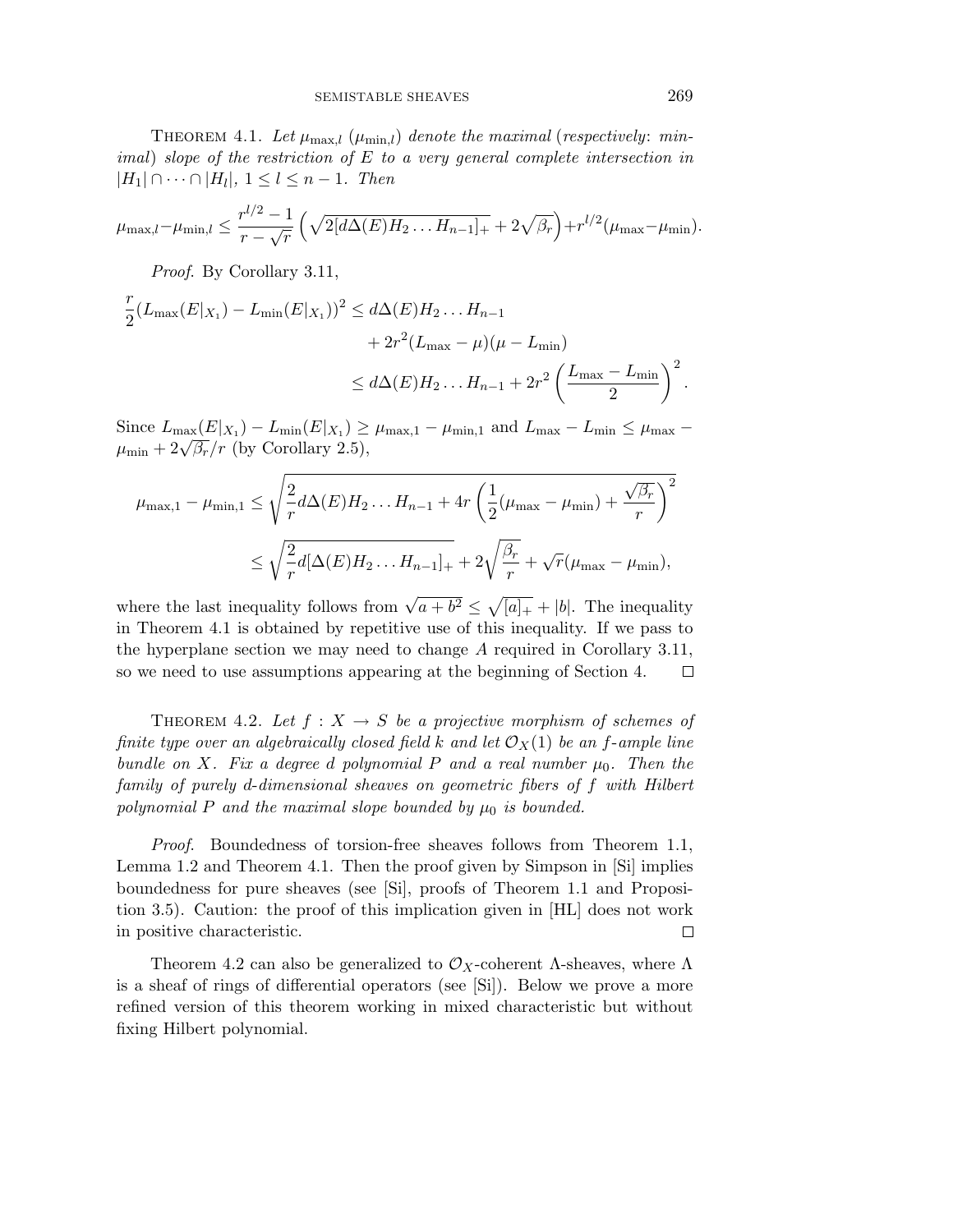In the following we will use the following notation. Let  $X_k$  be an *n*-dimensional projective scheme over an algebraically closed field  $k$  and  $H =$  $\mathcal{O}_{X_k}(1)$  an ample divisor on  $X_k$ . Let E be a torsion-free sheaf of pure dimension *d* on  $X_k$ . Then there exist integers  $a_0(E), \ldots, a_d(E)$  such that

$$
\chi(X_k, E(m)) = \sum_{i=0}^d a_i(E) \binom{m+d-i}{d-i}
$$

*.*

Definition 4.3 (Maruyama, [Ma3, Def. 1.6]). Let  $f: X \to S$  be a projective morphism of noetherian schemes of relative dimension *n* and let  $\mathcal{O}_{X/S}(1)$ be an *f*-very ample line bundle on *X*.

- (1) Let  $S_{X/S}(d;r,a_1,\ldots,a_d,\mu_{\max})$  be the family of the classes of coherent sheaves on the fibres of  $f$  such that  $E$  on a geometric fibre  $X_s$  is a member of the family if *E* is of pure dimension *d*,  $\mu_{\max}(E) \leq \mu_{\max}$ ,  $a_0(E) = r$ ,  $a_1(E) = a_1$  and  $a_i(E) \ge a_i$  for  $i \ge 2$ .
- (2) Let  $S'_{X/S}(d; r, a_1, a_2, \mu_{\text{max}})$  be the family of the classes of coherent sheaves on the fibres of  $f$  such that  $E$  on a geometric fibre  $X_s$  is a member of the family if *E* is reflexive of dimension *d*,  $\mu_{\max}(E) \leq \mu_{\max}$ ,  $a_0(E) = r$ ,  $a_1(E) = a_1$  and  $a_2(E) \ge a_2$ .

Our definition is equivalent to Maruyama's definition, but for simplicity we replaced the condition on the type of *E* by  $\mu_{\max}(E) \leq \mu_{\max}$ . Our Theorem 4.1 allows us to prove Maruyama's conjecture on boundedness of sheaves in mixed characteristic.

THEOREM 4.4 ([Ma1, Question 7.18] and [Ma2, Conj. 2.11]). The families  $\mathcal{S}_{X/S}(d;r,a_1,\ldots,a_d,\mu_{\text{max}})$  and  $\mathcal{S}'_{X/S}(d;r,a_1,a_2,\mu_{\text{max}})$  are bounded.

Proof. Using ideas of C. Simpson and J. Le Potier (see [Si] and [Ma3, Th. 1.8]) one can reduce to the case of a smooth morphism  $f$  and  $d = n$  (i.e., the sheaves are torsion-free).

We can find a nonnegative integer *a* such that  $T_{X/S} \otimes \mathcal{O}_{X/S}(a)$  is *f*-globally generated. Therefore  $\beta_r$  can be uniformly bounded for all geometric fibres of *X* (it is crucial that  $\beta_r$  not be increasing with characteristic *p*). The only thing we need to check is that  $\Delta(E)H^{n-2}$  is bounded from the above for *E* in our families. Then we can use Theorem 4.1 to proceed by induction on *n* (see [Ma2, Prop. 2.5]).

Let  $X_s$  be a geometric fibre of f and set  $H = \mathcal{O}_{X_s}(1)$ . Let E be a rank  $r$  torsion-free sheaf on  $X_s$ . Using the Riemann-Roch theorem one can write  $\frac{\Delta(E)H^{n-2}}{2r}$  + *a*<sub>2</sub>(*E*) as a sum of  $\frac{1}{2r}(c_1E - \frac{r}{2}K_X)^2H^{n-2}$  and some other terms depending only on  $r$ ,  $c_1E \cdot H^{n-1}$  and numerical invariants of  $(X, H)$ . Using the Hodge index theorem one can bound  $\frac{\Delta(E)H^{n-2}}{2r} + a_2(E)$  by a polynomial in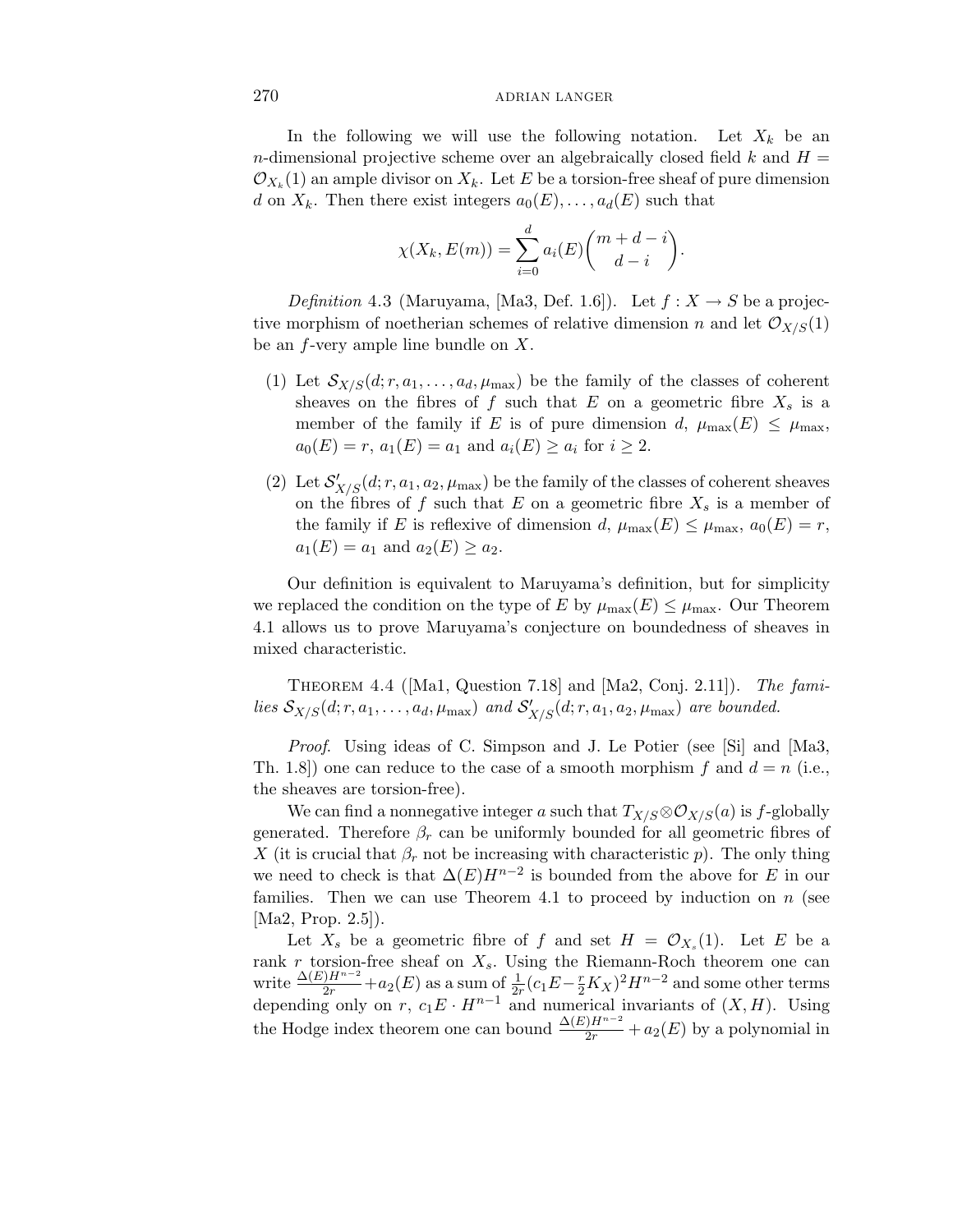$a_1(E)$ , *r* and numerical invariants of *X*. Therefore the condition  $a_2(E) \ge a_2$ can be replaced by  $\Delta(E)H^{n-2} \leq C_X(r, a_1, a_2)$  for some function *C* (which one can write down explicitly).  $\Box$ 

This theorem implies that the moduli spaces of semistable sheaves in mixed characteristic are projective (cf. Theorem 0.2 and [Ma3, Th. 7.6]). Another nontrivial corollary says that the number of different Hilbert polynomials for sheaves in  $\mathcal{S}_{X/S}(d;r,a_1,\ldots,a_d,\mu_{\max})$  and  $\mathcal{S}'_{X/S}(d;r,a_1,a_2,\mu_{\max})$  is finite. Theorem 4.4 also implies existence of Bogomolov type inequality in mixed characteristic (cf. [Ma2, Cor. 2.10] and [Mo, Th. 1]).

#### **5. Effective restriction theorems**

The notation is as in Section 3. We will need the following strenghtening of Theorem 3.3, which also works for unstable sheaves.

THEOREM 5.1. If  $E$  is a torsion-free sheaf then

$$
(5.1.1) \qquad D_1^2 D_2 \dots D_{n-1} \cdot \Delta(E) D_2 \dots D_{n-1} + r^2 (L_{\text{max}} - \mu)(\mu - L_{\text{min}}) \ge 0
$$

and

$$
(5.1.2) D_1^2 D_2 \dots D_{n-1} \cdot \Delta(E) D_2 \dots D_{n-1} + r^2 (\mu_{\max} - \mu) (\mu - \mu_{\min}) + \beta_r \ge 0.
$$

Proof. (5.1.1) follows from Theorem 3.2 by the same arguments as in the proof of Claim 3.6. The proof of  $(5.1.2)$  is similar. Namely, let  $0 = E_0 \subset$ *E*<sub>1</sub> ⊂ ··· ⊂ *E*<sub>m</sub> = *E* be the Harder-Narasimhan filtration. Set  $F_i = E_i/E_{i-1}$ ,  $r_i = \text{rk } F_i$ ,  $\mu_i = \mu(F_i)$ . Then by the Hodge index theorem

$$
\frac{\Delta(E)D_2 \dots D_{n-1}}{r} = \sum \frac{\Delta(F_i)D_2 \dots D_{n-1}}{r_i} \n- \frac{1}{r} \sum_{i < j} r_i r_j \left( \frac{c_1 F_i}{r_i} - \frac{c_1 F_j}{r_j} \right)^2 D_2 \dots D_{n-1} \n\ge \sum \frac{\Delta(F_i)D_2 \dots D_{n-1}}{r_i} - \frac{1}{rd} \sum_{i < j} r_i r_j (\mu_i - \mu_j)^2.
$$

By Theorem 3.3

$$
d\Delta(F_i)D_2\ldots D_{n-1}\geq -\beta_{r_i}.
$$

Therefore the required inequality follows from Lemma 1.4 and

$$
\frac{\beta_r}{r} \ge \sum_i \frac{\beta_{r_i}}{r_i}.
$$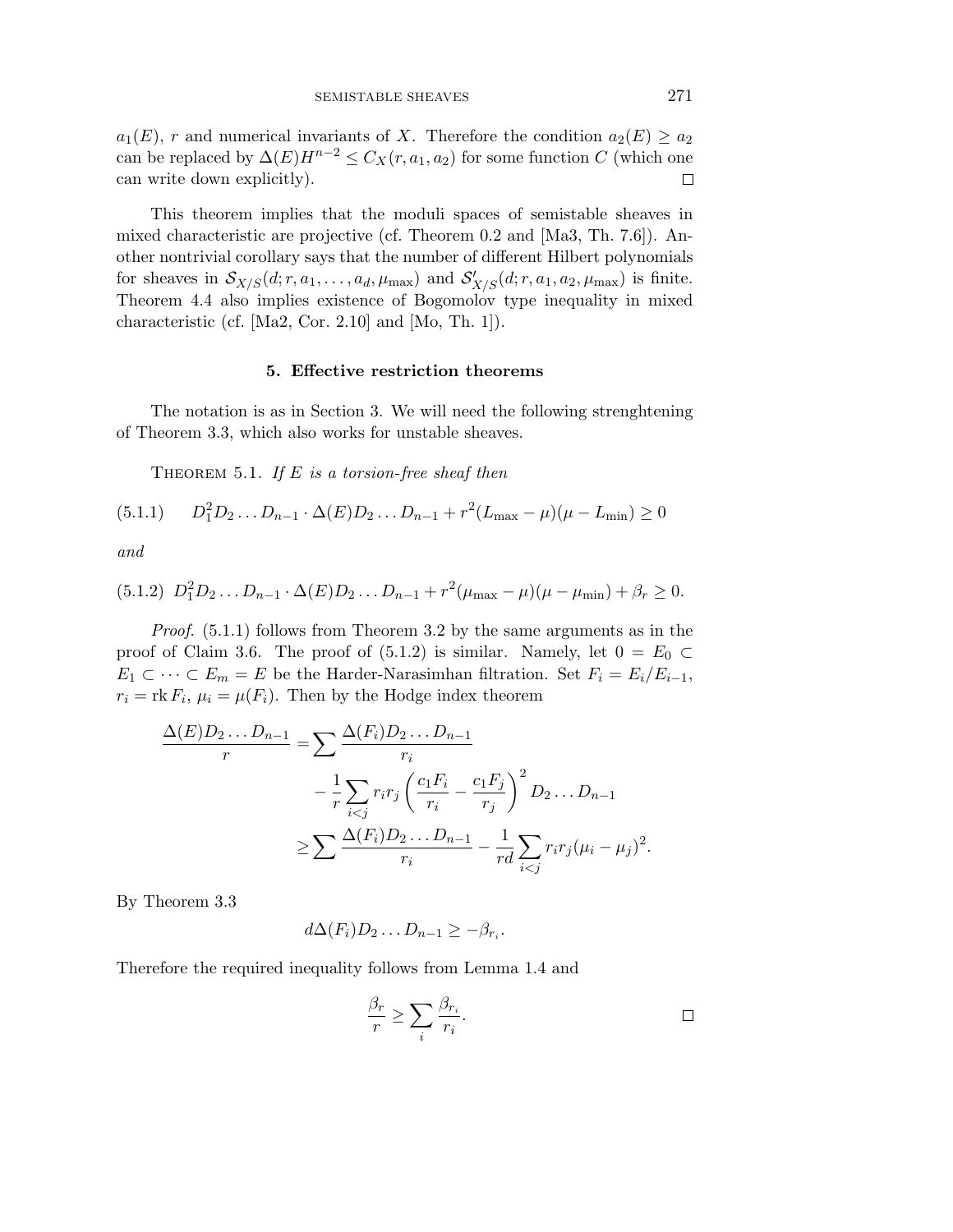As an application of Theorem 5.1 we get the following effective restriction theorem.

THEOREM 5.2. Let *E* be a torsion-free sheaf of rank  $r \geq 2$ . Assume that *E* is *µ*-stable with respect to  $(D_1, \ldots, D_{n-1})$ . Let  $D \in |kD_1|$  be a normal divisor such that  $E|_D$  has no torsion. If

$$
k > \left\lfloor \frac{r-1}{r} \Delta(E) D_2 \ldots D_{n-1} + \frac{1}{dr(r-1)} + \frac{(r-1)\beta_r}{dr} \right\rfloor
$$

then  $E|_D$  is  $\mu$ -stable with respect to  $(D_2|_D, \ldots, D_{n-1}|_D)$ .

*Proof.* Suppose that  $E|_D$  is not stable and let S be a saturated destabilizing subsheaf of rank  $\rho$ . Set  $T = (E|_D)/S$ . Let *G* be the kernel of the composition  $E \to E|_{D} \to T$ . Then we have two short exact sequences:

$$
0 \to G \longrightarrow E \longrightarrow T \to 0
$$

and

$$
0 \to E(-D) \longrightarrow G \longrightarrow S \to 0.
$$

Computing  $\Delta(G)$  we get

$$
\Delta(G)D_2...D_{n-1} = \Delta(E)D_2...D_{n-1} - \rho(r-\rho)D^2D_2...D_{n-1} + 2(rc_1(T) - (r-\rho)Dc_1(E))D_2...D_{n-1}.
$$

By assumption  $(r c_1(T) - (r - \rho) D c_1(E)) D_2 ... D_{n-1} \leq 0$ , so that

$$
\Delta(G)D_2\ldots D_{n-1}\leq \Delta(E)D_2\ldots D_{n-1}-\rho(r-\rho)D^2D_2\ldots D_{n-1}.
$$

Using the stability of *E* and  $E(-D)$  we get

$$
\mu_{\max}(G) - \mu(G) = \mu_{\max}(G) - \mu(E) + \frac{r - \rho}{r} DD_1 \dots D_{n-1} \le \frac{r - \rho}{r} dk - \frac{1}{r(r-1)}
$$

and

$$
\mu(G) - \mu_{\min}(G) = \mu(E(-C)) - \mu_{\min}(G) + \frac{\rho}{r}DD_1 \dots D_{n-1} \leq \frac{\rho}{r}dk - \frac{1}{r(r-1)}.
$$

Hence, application of (5.1.2) to *G* gives

$$
-\beta_r \le d\Delta(G) + r^2(\mu_{\max}(G) - \mu(G))(\mu(G) - \mu_{\min}(G))
$$
  
 
$$
\le d\Delta(E) - \rho(r - \rho)d^2k^2 + r^2\left(\frac{r - \rho}{r}dk - \frac{1}{r(r - 1)}\right)\left(\frac{\rho}{r}dk - \frac{1}{r(r - 1)}\right).
$$

Therefore

$$
\frac{dr}{r-1}k \le d\Delta(E) + \frac{1}{(r-1)^2} + \beta_r,
$$

which contradicts our assumption on *k*.

 $\Box$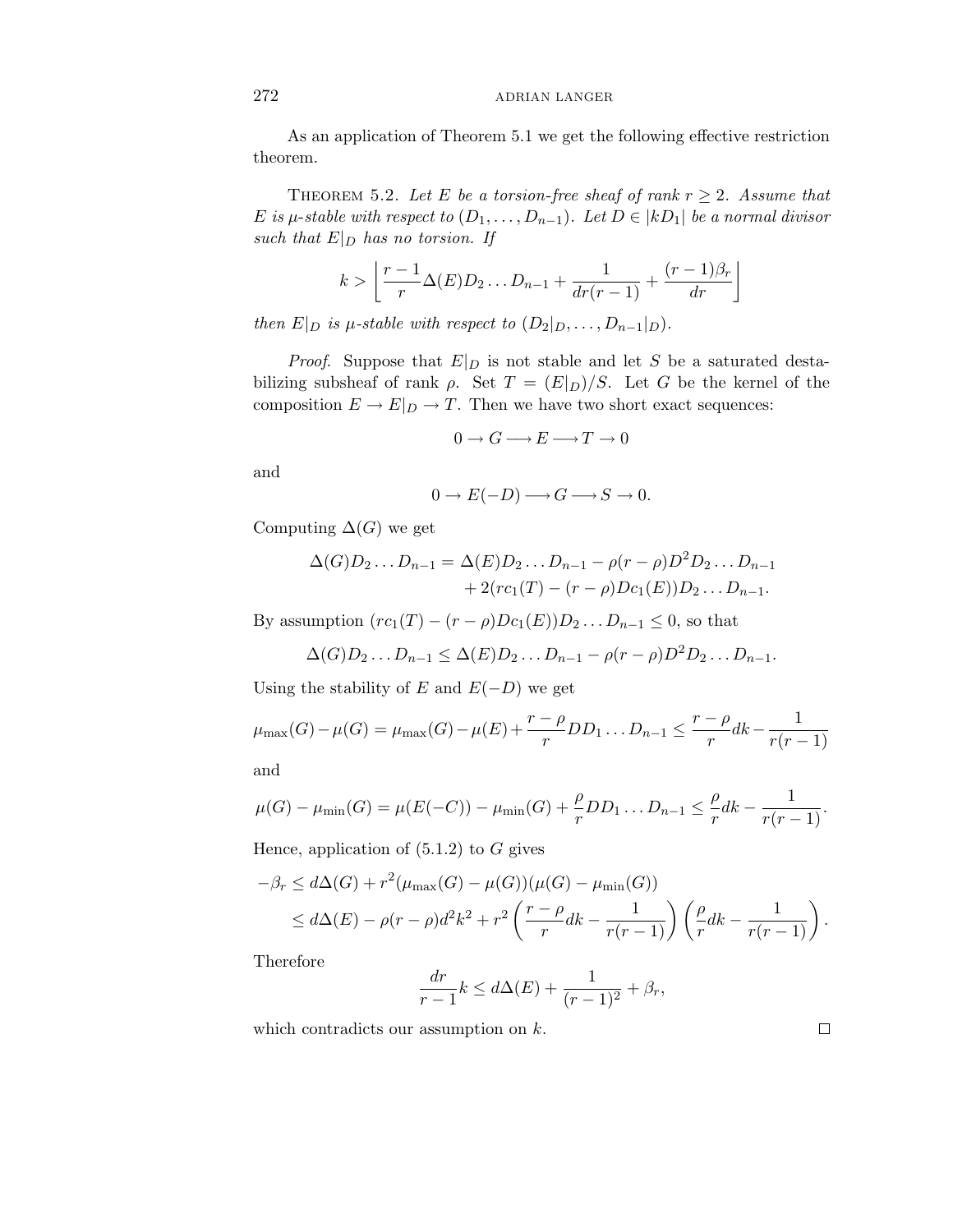Remarks 5.3.

 $(5.3.1)$  Note that if *E* is torsion free then the restriction  $E|_D$  is also torsion free for a general divisor  $D$  in a base point-free linear system (see [HL, Cor. 1.1.14] for a precise statement).

 $(5.3.2)$  In characteristic zero if  $r > 2$  or  $d \geq 2$  it is sufficient to assume that  $k > \frac{r-1}{r}\Delta(E)D_2...D_{n-1}$ . If  $r = 2$  and  $d = 1$  then we need to assume that  $k > (\Delta(E)D_2 \dots D_{n-1} + 1)/2$ . Looking at the proof one can see that Theorem 5.2 can be further improved at the cost of simplicity.

(5.3.3) The idea of proof of Theorem 5.2 is similar to that of Bogomolov's restriction theorem (see [HL, Th. 7.3.5]). However, the proof of Bogomolov's restriction theorem used the Kobayashi-Hitchin correspondence, a strong version of Bogomolov's instability theorem (see [HL, Th. 7.3.4]; cf. Theorem 3.12) and the semistability of representations of a semistable bundle. Each of these facts makes this proof impossible to follow in positive characteristic.

As a corollary to Theorem 5.2 we get an effective restriction theorem for semistable sheaves. It also explains the meaning of a "general" element of  $|kD_1|$  in previously known restriction theorems.

COROLLARY 5.4. Let *E* be a torsion-free sheaf of rank  $r \geq 2$ . Assume that *E* is *µ*-semistable with respect to  $(D_1, \ldots, D_{n-1})$  and let  $0 = E_0 \subset E_1 \subset \cdots \subset$  $E_m = E$  be the corresponding Jordan-Hölder filtration of  $E$ . Set  $F_i = E_i/E_{i-1}$ ,  $r_i = \text{rk } F_i$ . Let  $D \in |kD_1|$  be a normal divisor such that all the sheaves  $F_i|_{D}$ have no torsion. If

$$
k > \left\lfloor \frac{r-1}{r} \Delta(E) D_2 \dots D_{n-1} + \frac{1}{dr(r-1)} + \frac{(r-1)\beta_r}{dr} \right\rfloor
$$

then  $E|_D$  is  $\mu$ -semistable with respect to  $(D_2|_D, \ldots, D_{n-1}|_D)$ .

Proof. The corollary follows from Theorem 5.2 and the following inequality

$$
\frac{\Delta(E)D_2 \dots D_{n-1}}{r} \ge \sum \frac{\Delta(F_i)D_2 \dots D_{n-1}}{r_i}
$$

(cf. the proof of Theorem 5.1).

Theorem 5.2 and Corollary 5.4 show that for a sufficiently large *k* the rational map from the moduli space of Gieseker semistable sheaves on *X* with fixed rank and Chern classes to the moduli space of Gieseker semistable sheaves on a smooth divisor  $D \in |kD_1|$  is an injective immersion on the open subset of *µ*-stable locally free sheaves.

 $\Box$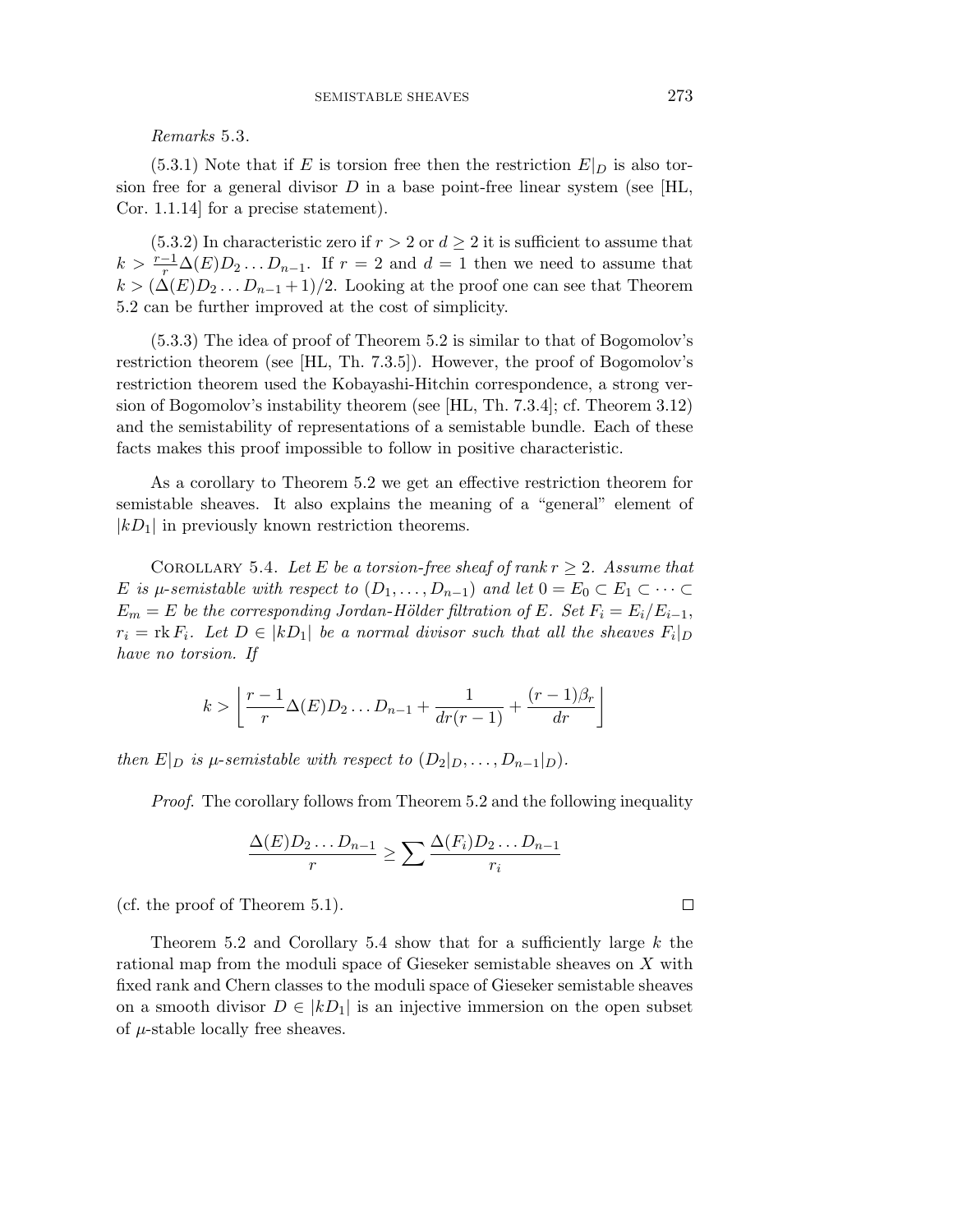#### **6. Semistable sheaves in positive characteristic**

In this section we assume that the base field *k* has a positive characteristic *p*. Let  $H_1, \ldots, H_{n-1}$  be ample divisors on a smooth *n*-dimensional variety  $X$ . Semistability in this section denotes  $\mu$ -semistability with respect to  $(H_1, \ldots, H_{n-1}).$ 

The following theorem is a special case of a theorem proved by Ramanan and Ramanathan, [RR, Th. 3.23] (see the remark at the end of Section 4, [RR]). In the curve case this theorem was known earlier (see, e.g., [Mi, §5] and  $|Ba|$ ).

THEOREM 6.1. A tensor product of strongly semistable sheaves is strongly semistable.

In the curve case Ilangovan-Mehta-Parameswaran and Balaji-Parameswaran proved that if the characteristic of *k* is large with respect to ranks of semistable bundles having trivial determinants then their tensor product is also semistable. The author was informed by V. Balaji that all these bounds hold for any bundles. The precise statement of the Ilangovan-Mehta-Parameswaran theorem is: if  $E_1$  and  $E_2$  are two semistable bundles, and the sum of their ranks is less than  $p + 2$ , then  $E_1 \otimes E_2$  is again semistable. Using Corollary 5.4 one gets the same result for torsion free sheaves in higher dimensions (although it is also sufficient to use the Mumford-Mehta-Ramanathan restriction theorem). This shows that if  $p$  is large with respect to  $r$  and  $n$  then the inequality in Corollary 2.5 can be improved to

$$
\alpha(E) \le \frac{r-1}{p} [\mu_{\max}(\Omega_X)]_+.
$$

Below we prove an analogous result in all characteristics.

The next two corollaries also allow us to improve theorems in previous sections by improving the bound for  $\beta_r$ .

Corollary 6.2. Let *E* be a torsion-free sheaf of rank *r*. Then

$$
\alpha(E) \le \frac{r-1}{p} [L_{\max}(\Omega_X)]_+.
$$

If *E* is semistable then

$$
L_{\max}(E) - L_{\min}(E) \leq \frac{r-1}{p} [L_{\max}(\Omega_X)]_+.
$$

Proof. It is sufficient to prove the second part of the corollary. If *E* is semistable then  $(F^k)^*E$  is *η*-semistable for  $\eta : E \to E \otimes (\Omega_X \oplus \ldots \oplus (F^{k-1})^* \Omega_X)$ given by  $\eta = (\nabla_{\text{can}}, \ldots, (F^{k-1})^* \nabla_{\text{can}})$  (cf. Proposition 2.2). By Theorem 2.7 there exists  $k_0$  such that all the factors in the Harder-Narasimhan filtrations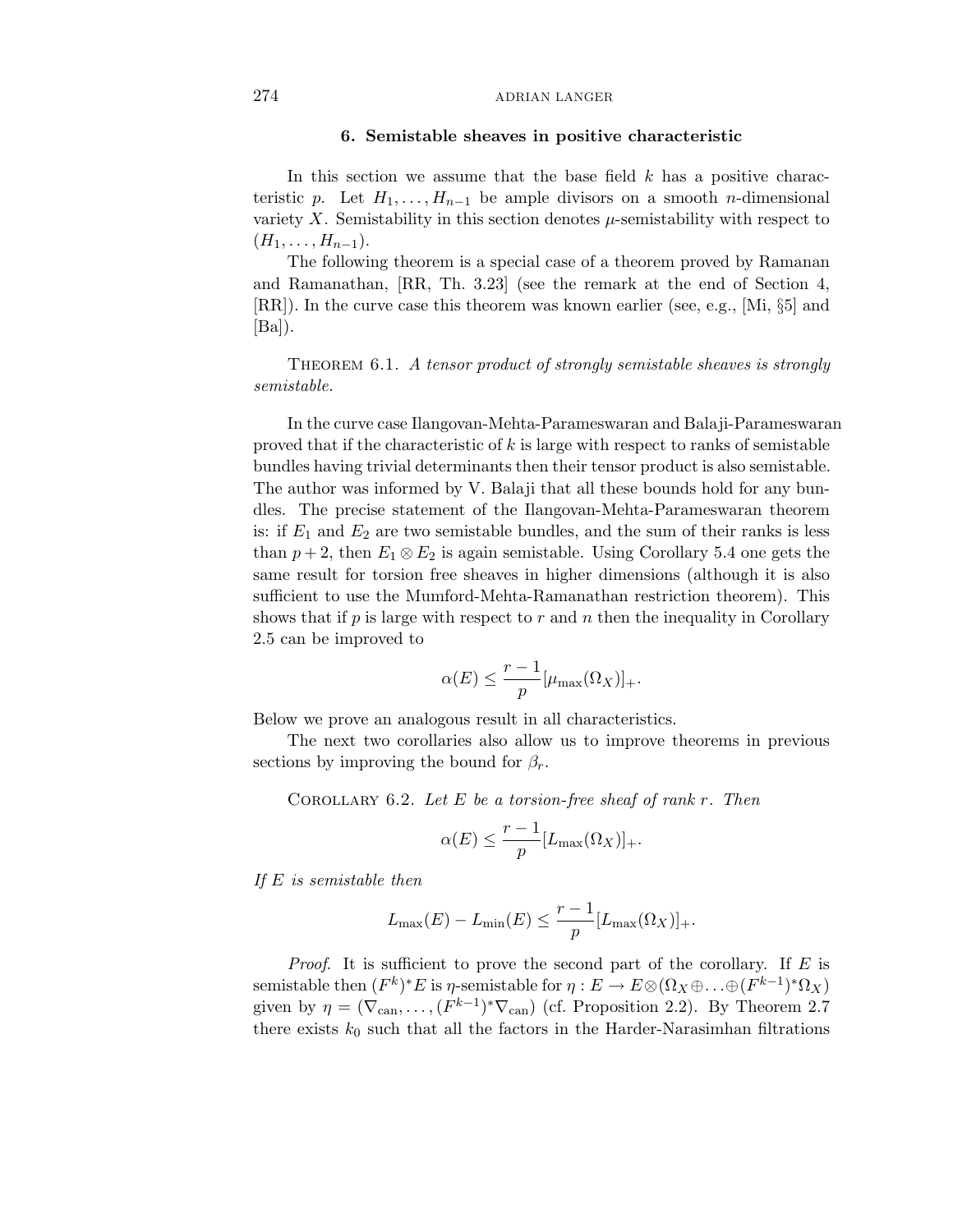of  $(F^{k_0})^*E$  and  $(F^{k_0})^*\Omega_X$  are strongly semistable. Let  $0 = E_{0k} \subset E_{1k} \subset \cdots \subset$ *E*<sub>mk</sub> =  $(F^k)^*E$  be the Harder-Narasimhan filtration of  $(F^k)^*E$  for  $k ≥ k_0$ . Let  $\mu_{ik}$  be the corresponding slopes of quotients of this filtration. We fix a nef divisor *A* such that  $T_X(A)$  is globally generated. Then by Lemma 2.3 and Theorem 6.1

$$
\mu_{ik} \leq \mu_{(i+1)k} + \max(p^{k_0} A H_1 \dots H_{n-1}, \max\{\mu_{\max}((F^j)^* \Omega_X) ): k_0 \leq j \leq k-1\}.
$$

Now the required inequality is obtained by summing all these inequalities, dividing by  $p^k$  and passing with  $k$  to infinity.  $\Box$ 

Applying the above corollary to  $\Omega_X$ , we get the following corollary.

COROLLARY 6.3. If  $p \ge n = \dim X$  and  $L_{\max}(\Omega_X) \ge 0$  then

$$
L_{\max}(\Omega_X) \leq \frac{p}{p+1-n} \mu_{\max}(\Omega_X).
$$

In particular, if  $p \ge n$  and  $\mu_{\max}(\Omega_X) \le 0$  then all semistable sheaves are strongly semistable.

Note that by Corollary 2.4, if  $\mu_{\max}(\Omega_X) \leq 0$  then all semistable sheaves are strongly semistable (Corollary 6.3 gives the same assertion for  $p \ge n$ ). This should be compared with Mori's theorem saying that if  $\mu(\Omega_X) < 0$  then X is uniruled.

One of the referees pointed out to the author that this fact was proved already in [MR, Th. 2.1]. This fact and Bogomolov's vanishing theorem immediately imply the following proposition.

PROPOSITION  $6.4$ . Let  $(X, H)$  be a smooth polarized complex projective variety and *E* a semistable sheaf on *X*. Assume that the set  $\Sigma$  of primes *p* modulo which *E* is not strongly semistable is infinite. Then  $\Omega_X$  contains a subsheaf *F* such that  $c_1F \cdot H^{n-1} > 0$  and the Kodaira dimension of  $c_1F$  is less than or equal to the rank of *F*.

For rank 2 vector bundles this proposition is a special case of [SB2, Th. 5].

Acknowledgements. This paper was written during the author's stay as a Marie Curie research fellow at the University of Warwick. Part of this paper was prepared during the author's stay at the Max Planck Institute für Mathematik in Bonn in March 2001. The author would like to thank both these institutions as well as Professors F. Hirzebruch, P. Pragacz and M. Reid for their hospitality. Different versions of the manuscript circulated since April 2001. In July 2001 the author learned that T. Abe recently proved boundedness for rank 4 torsion free sheaves. In November 2001 the author visited Kyoto University and Tokyo University, where the paper was further improved.